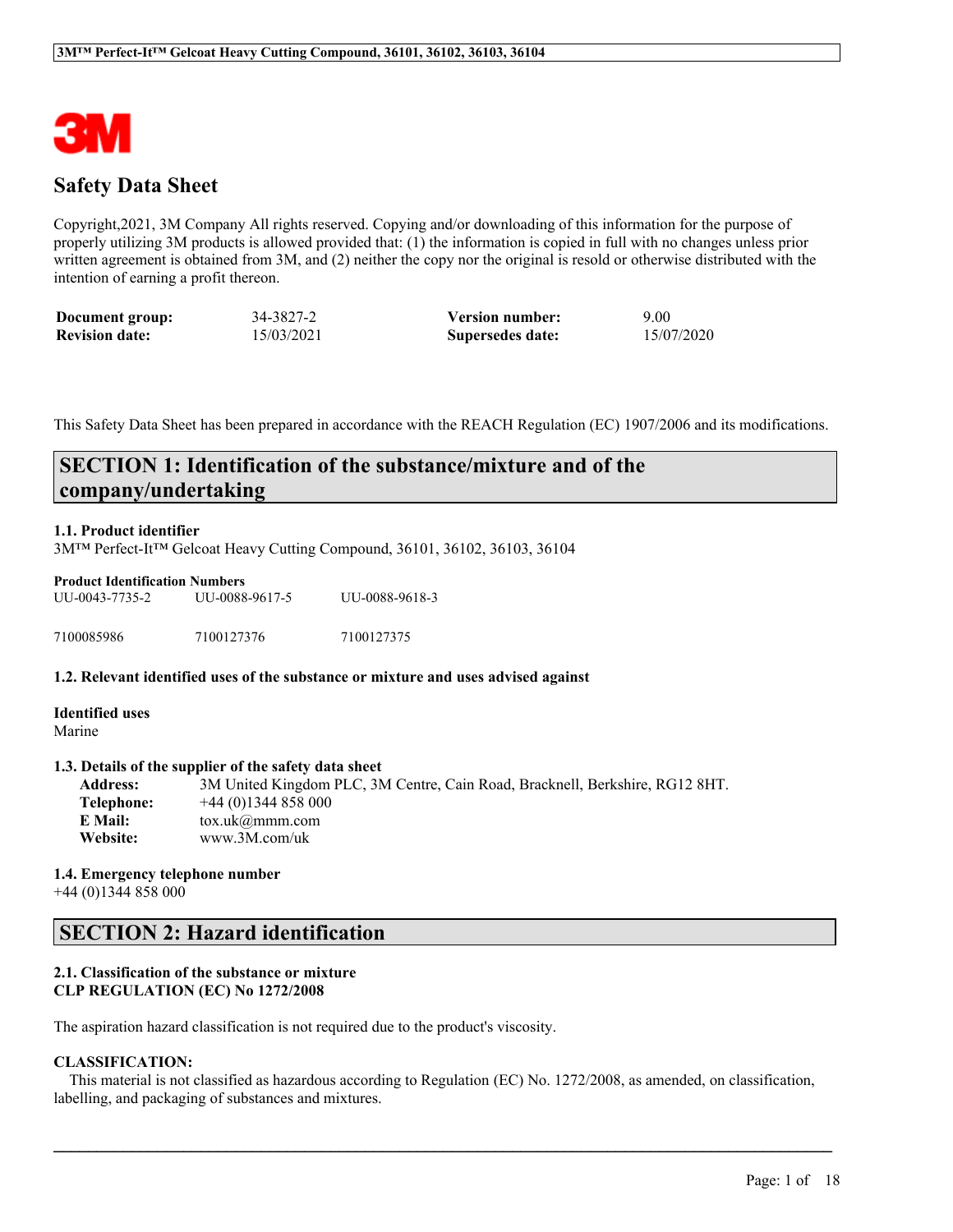**2.2. Label elements CLP REGULATION (EC) No 1272/2008** Not applicable

### **SUPPLEMENTAL INFORMATION:**

#### **Supplemental Hazard Statements:**

EUH208 Contains 1,2-benzisothiazol-3(2H)-one. | reaction mass of: 5-chloro-2-methyl-4 isothiazolin-3-one [EC no. 247-500-7]and 2-methyl-2H-isothiazol-3-one [EC no. 220- 239-6] (3:1). May produce an allergic reaction.

## **Information required per Regulation (EU) No 528/2012 on Biocidal Products:**

Contains a biocidal product (preservative): C(M)IT/MIT (3:1).

### **2.3. Other hazards**

None known.

# **SECTION 3: Composition/information on ingredients**

# **3.1. Substances**

Not applicable

### **3.2. Mixtures**

| Ingredient                                                              | Identifier(s)                             | $\frac{0}{0}$ | <b>Classification according to Regulation</b><br>(EC) No. 1272/2008 [CLP]                                          |
|-------------------------------------------------------------------------|-------------------------------------------|---------------|--------------------------------------------------------------------------------------------------------------------|
| Water                                                                   | (CAS-No.) 7732-18-5<br>(EC-No.) 231-791-2 | 55<br>$40 -$  | Substance not classified as hazardous                                                                              |
| Aluminium Oxide (non-fibrous)                                           | (CAS-No.) 1344-28-1<br>(EC-No.) 215-691-6 | 25            | Substance with a national occupational<br>exposure limit                                                           |
| Hydrocarbons, C11-C14, n-alkanes,<br>isoalkanes, cyclics, <2% aromatics | (EC-No.) 926-141-6                        | $10 -$<br>15  | Asp. Tox. 1, H304<br>EUH066                                                                                        |
| White mineral oil (petroleum)                                           | (CAS-No.) 8042-47-5<br>(EC-No.) 232-455-8 | $3 - 7$       | Asp. Tox. 1, H304                                                                                                  |
| Sorbitan monooleate, ethoxylated                                        | (CAS-No.) 9005-65-6                       | $3 - 7$       | Substance not classified as hazardous                                                                              |
| Polyethylene-polypropylene glycol                                       | (CAS-No.) 9003-11-6                       | $0.5 - 6$     | Substance not classified as hazardous                                                                              |
| Glycerin                                                                | (CAS-No.) 56-81-5<br>(EC-No.) 200-289-5   | $\leq$ 2      | Substance with a national occupational<br>exposure limit                                                           |
| 1,2-benzisothiazol-3(2H)-one                                            | (CAS-No.) 2634-33-5<br>(EC-No.) 220-120-9 | ${}_{0.02}$   | Acute Tox. 4, H302<br>Skin Irrit. 2, H315<br>Eye Dam. 1, H318<br>Skin Sens. 1, H317<br>Aquatic Acute 1, H400, M=10 |
| reaction mass of: 5-chloro-2-methyl-4-                                  | (CAS-No.) 55965-84-9                      | ${}_{0.0015}$ | <b>EUH071</b>                                                                                                      |
| isothiazolin-3-one [EC no. 247-500-                                     | (EC-No.) 911-418-6                        |               | Acute Tox. $3, H301$                                                                                               |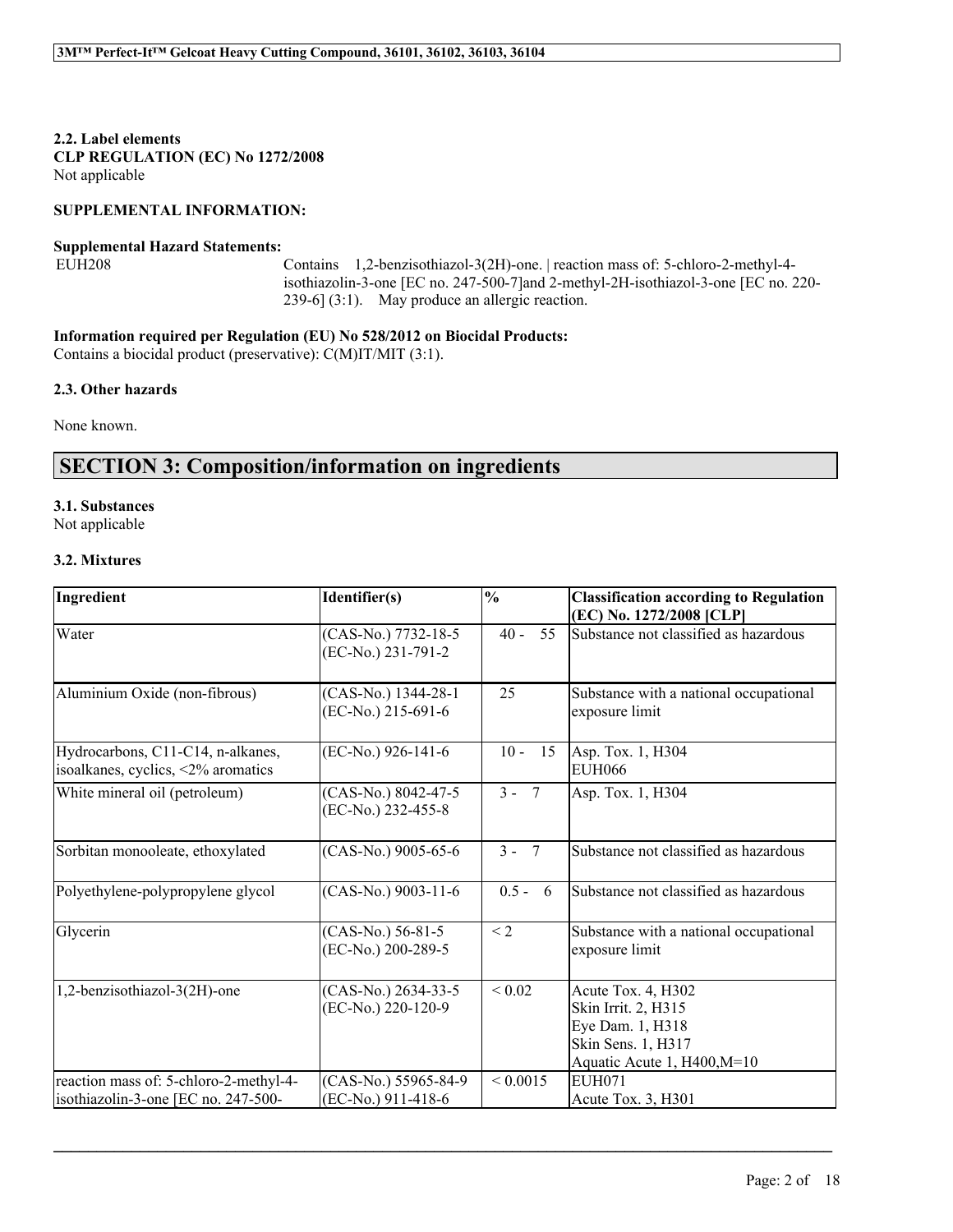| [7] and 2-methyl-2H-isothiazol-3-one [EC] | $\left  \right $ Skin Corr. 1C, H314 |
|-------------------------------------------|--------------------------------------|
| $[no. 220-239-6] (3:1)$                   | Eye Dam. 1, H318                     |
|                                           | Skin Sens. 1A, H317                  |
|                                           | Aquatic Acute 1, $H400$ , $M=100$    |
|                                           | Aquatic Chronic 1, H410, M=100       |
|                                           | INota B                              |
|                                           | Acute Tox. $2, H330$                 |
|                                           | Acute Tox. $2, H310$                 |

Any entry in the Identifier(s) column that begins with the numbers  $6, 7, 8,$  or 9 are a Provisional List Number provided by ECHA pending publication of the official EC Inventory Number for the substance. Please see section 16 for the full text of any H statements referred to in this section

## **Specific Concentration Limits**

| Ingredient                                                                                                                                                                  | Identifier(s)                                  | <b>Specific Concentration Limits</b>                                                                                                                                                                             |
|-----------------------------------------------------------------------------------------------------------------------------------------------------------------------------|------------------------------------------------|------------------------------------------------------------------------------------------------------------------------------------------------------------------------------------------------------------------|
| 1,2-benzisothiazol-3(2H)-one                                                                                                                                                | $(CAS-N0)$ 2634-33-5<br>$ (EC-N0.) 220-120-9 $ | $(C \ge 0.05\%)$ Skin Sens. 1, H317                                                                                                                                                                              |
| reaction mass of: 5-chloro-2-methyl-4-<br>isothiazolin-3-one [EC no. 247-500-7] and $2-$ (EC-No.) 911-418-6<br>methyl-2H-isothiazol-3-one [EC no. 220-<br>$[239-6]$ $(3:1)$ | $(CAS-N0)$ 55965-84-9                          | $(C \ge 0.6\%)$ Skin Corr. 1C, H314<br>$(0.06\% = < C < 0.6\%)$ Skin Irrit. 2, H315<br>$(C \ge 0.6\%)$ Eye Dam. 1, H318<br>$(0.06\% = < C < 0.6\%)$ Eye Irrit. 2, H319<br>$(C \ge 0.0015\%)$ Skin Sens. 1A, H317 |

For information on ingredient occupational exposure limits or PBT or vPvB status, see sections 8 and 12 of this SDS

# **SECTION 4: First aid measures**

### **4.1. Description of first aid measures**

### **Inhalation**

No need for first aid is anticipated.

### **Skin contact**

Wash with soap and water. If signs/symptoms develop, get medical attention.

### **Eye contact**

Flush with large amounts of water. Remove contact lenses if easy to do. Continue rinsing. If signs/symptoms persist, get medical attention.

 $\mathcal{L}_\mathcal{L} = \mathcal{L}_\mathcal{L} = \mathcal{L}_\mathcal{L} = \mathcal{L}_\mathcal{L} = \mathcal{L}_\mathcal{L} = \mathcal{L}_\mathcal{L} = \mathcal{L}_\mathcal{L} = \mathcal{L}_\mathcal{L} = \mathcal{L}_\mathcal{L} = \mathcal{L}_\mathcal{L} = \mathcal{L}_\mathcal{L} = \mathcal{L}_\mathcal{L} = \mathcal{L}_\mathcal{L} = \mathcal{L}_\mathcal{L} = \mathcal{L}_\mathcal{L} = \mathcal{L}_\mathcal{L} = \mathcal{L}_\mathcal{L}$ 

### **If swallowed**

Rinse mouth. If you feel unwell, get medical attention.

### **4.2. Most important symptoms and effects, both acute and delayed**

No critical symptoms or effects. See Section 11.1, information on toxicological effects.

# **4.3. Indication of any immediate medical attention and special treatment required**

Not applicable

# **SECTION 5: Fire-fighting measures**

### **5.1. Extinguishing media**

Use a fire fighting agent suitable for the surrounding fire.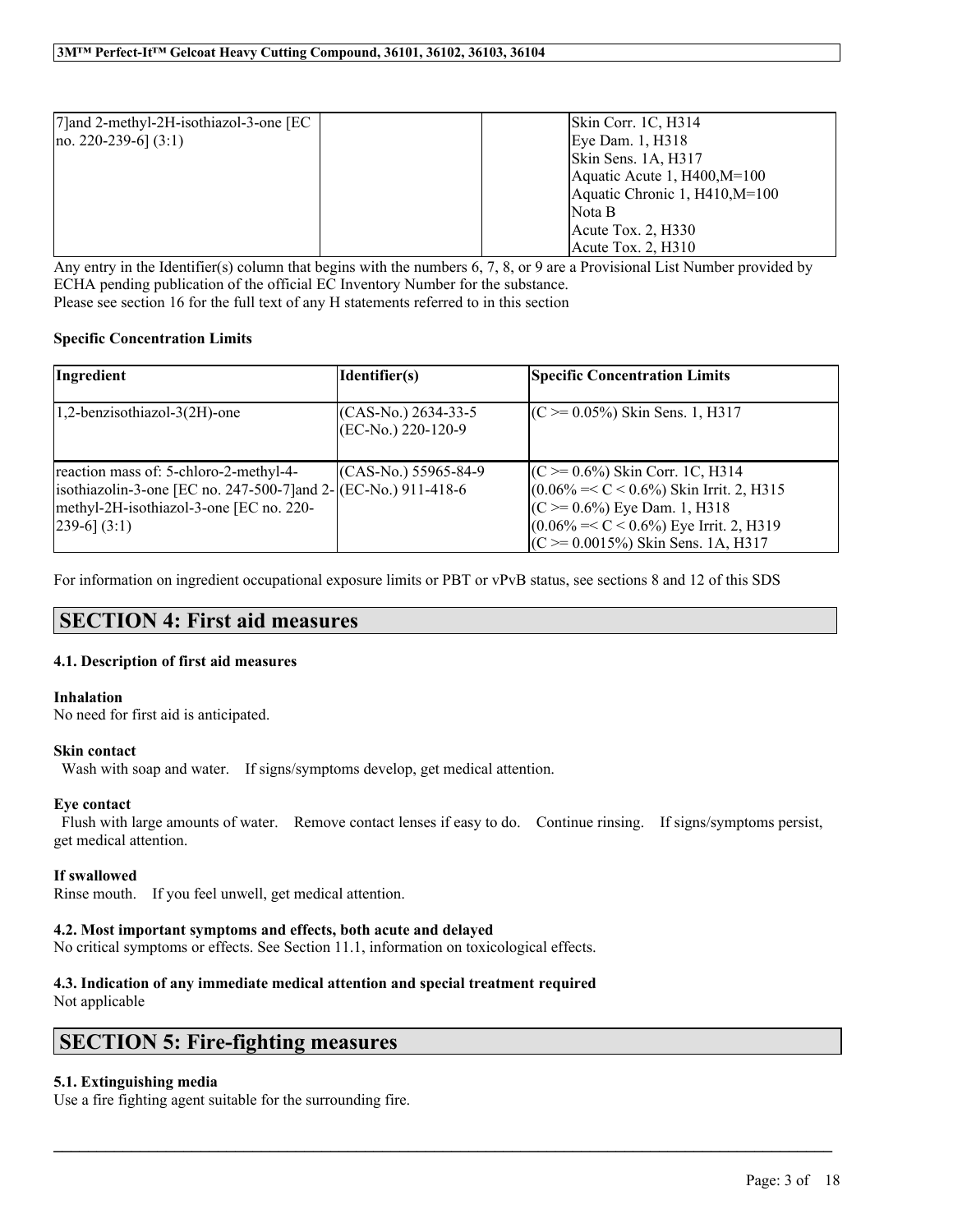# **5.2. Special hazards arising from the substance or mixture**

None inherent in this product.

## **Hazardous Decomposition or By-Products**

**Substance Condition**

## **5.3. Advice for fire-fighters**

No special protective actions for fire-fighters are anticipated.

# **SECTION 6: Accidental release measures**

## **6.1. Personal precautions, protective equipment and emergency procedures**

Evacuate area. Ventilate the area with fresh air. Refer to other sections of this SDS for information regarding physical and health hazards, respiratory protection, ventilation, and personal protective equipment.

## **6.2. Environmental precautions**

Avoid release to the environment. For larger spills, cover drains and build dykes to prevent entry into sewer systems or bodies of water.

# **6.3. Methods and material for containment and cleaning up**

Working from around the edges of the spill inward, cover with bentonite, vermiculite, or commercially available inorganic absorbent material. Mix in sufficient absorbent until it appears dry. Remember, adding an absorbent material does not remove a physical, health, or environmental hazard. Collect as much of the spilled material as possible. Place in a closed container approved for transportation by appropriate authorities. Clean up residue with an appropriate solvent selected by a qualified and authorised person. Ventilate the area with fresh air. Read and follow safety precautions on the solvent label and Safety Data Sheet. Seal the container. Dispose of collected material as soon as possible.

### **6.4. Reference to other sections**

Refer to Section 8 and Section 13 for more information

# **SECTION 7: Handling and storage**

# **7.1. Precautions for safe handling**

Keep out of reach of children. Do not eat, drink or smoke when using this product. Wash thoroughly after handling. Avoid release to the environment.

# **7.2. Conditions for safe storage including any incompatibilities**

No special storage requirements.

# **7.3. Specific end use(s)**

See information in Section 7.1 and 7.2 for handling and storage recommendations. See Section 8 for exposure controls and personal protection recommendations.

# **SECTION 8: Exposure controls/personal protection**

# **8.1 Control parameters**

# **Occupational exposure limits**

If a component is disclosed in section 3 but does not appear in the table below, an occupational exposure limit is not available for the component.

| <b>CAS Nbr</b><br>Ingredient | Limit type<br>Agency | <b>Additional comments</b> |
|------------------------------|----------------------|----------------------------|
|------------------------------|----------------------|----------------------------|

 $\mathcal{L}_\mathcal{L} = \mathcal{L}_\mathcal{L} = \mathcal{L}_\mathcal{L} = \mathcal{L}_\mathcal{L} = \mathcal{L}_\mathcal{L} = \mathcal{L}_\mathcal{L} = \mathcal{L}_\mathcal{L} = \mathcal{L}_\mathcal{L} = \mathcal{L}_\mathcal{L} = \mathcal{L}_\mathcal{L} = \mathcal{L}_\mathcal{L} = \mathcal{L}_\mathcal{L} = \mathcal{L}_\mathcal{L} = \mathcal{L}_\mathcal{L} = \mathcal{L}_\mathcal{L} = \mathcal{L}_\mathcal{L} = \mathcal{L}_\mathcal{L}$ 

Page: 4 of 18

Carbon monoxide During combustion. Carbon dioxide. During combustion.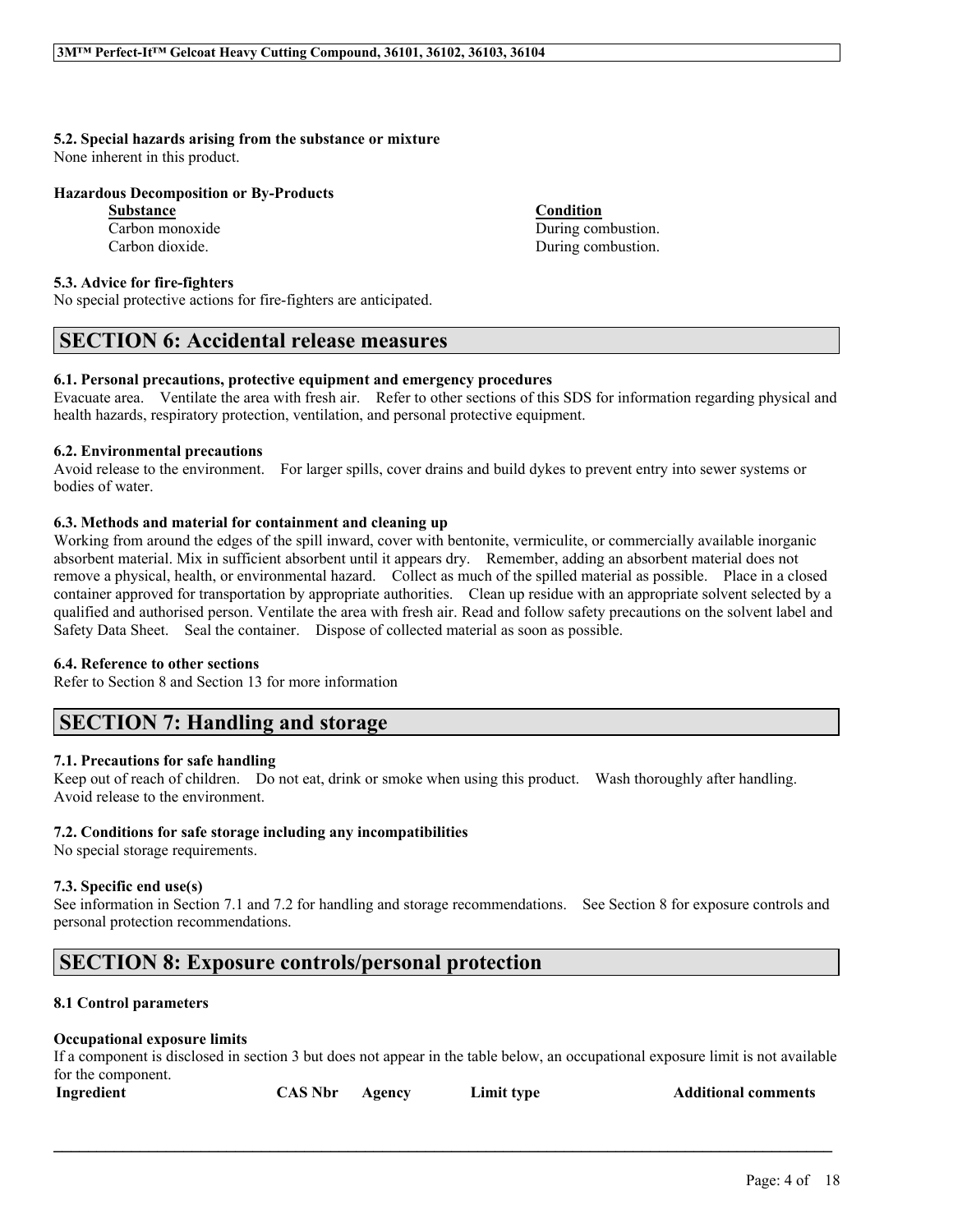| Aluminium Oxide (non-fibrous) 1344-28-1 UK HSC                        |               |        |  |
|-----------------------------------------------------------------------|---------------|--------|--|
| Glycerin                                                              | $56 - 81 - 5$ | UK HSC |  |
| UK HSC: UK Health and Safety Commission<br>TWA: Time-Weighted-Average |               |        |  |
| STEL: Short Term Exposure Limit                                       |               |        |  |
| CEIL: Ceiling                                                         |               |        |  |
|                                                                       |               |        |  |

#### **Biological limit values**

No biological limit values exist for any of the components listed in Section 3 of this safety data sheet.

**Recommended monitoring procedures:**Information on recommended monitoring procedures can be obtained from UK **HSC** 

TWA(as respirable dust):4 mg/m3;TWA(as inhalable

TWA(as mist):10 mg/m3

dust): $10 \text{ mg/m}$ 3

#### **8.2. Exposure controls**

#### **8.2.1. Engineering controls**

No engineering controls required.

#### **8.2.2. Personal protective equipment (PPE)**

#### **Eye/face protection**

Select and use eye/face protection to prevent contact based on the results of an exposure assessment. The following eye/face protection(s) are recommended:

Safety glasses with side shields.

*Applicable Norms/Standards* Use eye protection conforming to EN 166

#### **Skin/hand protection**

Select and use gloves and/or protective clothing approved to relevant local standards to prevent skin contact based on the results of an exposure assessment. Selection should be based on use factors such as exposure levels, concentration of the substance or mixture, frequency and duration, physical challenges such as temperature extremes, and other use conditions. Consult with your glove and/or protective clothing manufacturer for selection of appropriate compatible gloves/protective clothing. Note: Nitrile gloves may be worn over polymer laminate gloves to improve dexterity. Gloves made from the following material(s) are recommended:

| <b>Material</b>  | Thickness (mm)    | <b>Breakthrough Time</b> |
|------------------|-------------------|--------------------------|
| Polymer laminate | No data available | No data available        |

When only incidental contact is anticipated, alternative glove material(s) may be used. If contact with the glove does occur, remove immediately and replace with a set of new gloves. For incidental contact, gloves made of the following material(s) may be used:Nitrile rubber.

 $\mathcal{L}_\mathcal{L} = \mathcal{L}_\mathcal{L} = \mathcal{L}_\mathcal{L} = \mathcal{L}_\mathcal{L} = \mathcal{L}_\mathcal{L} = \mathcal{L}_\mathcal{L} = \mathcal{L}_\mathcal{L} = \mathcal{L}_\mathcal{L} = \mathcal{L}_\mathcal{L} = \mathcal{L}_\mathcal{L} = \mathcal{L}_\mathcal{L} = \mathcal{L}_\mathcal{L} = \mathcal{L}_\mathcal{L} = \mathcal{L}_\mathcal{L} = \mathcal{L}_\mathcal{L} = \mathcal{L}_\mathcal{L} = \mathcal{L}_\mathcal{L}$ 

*Applicable Norms/Standards* Use gloves tested to EN 374

### **Respiratory protection**

None required.

# **SECTION 9: Physical and chemical properties**

**9.1. Information on basic physical and chemical properties Physical state** Liquid.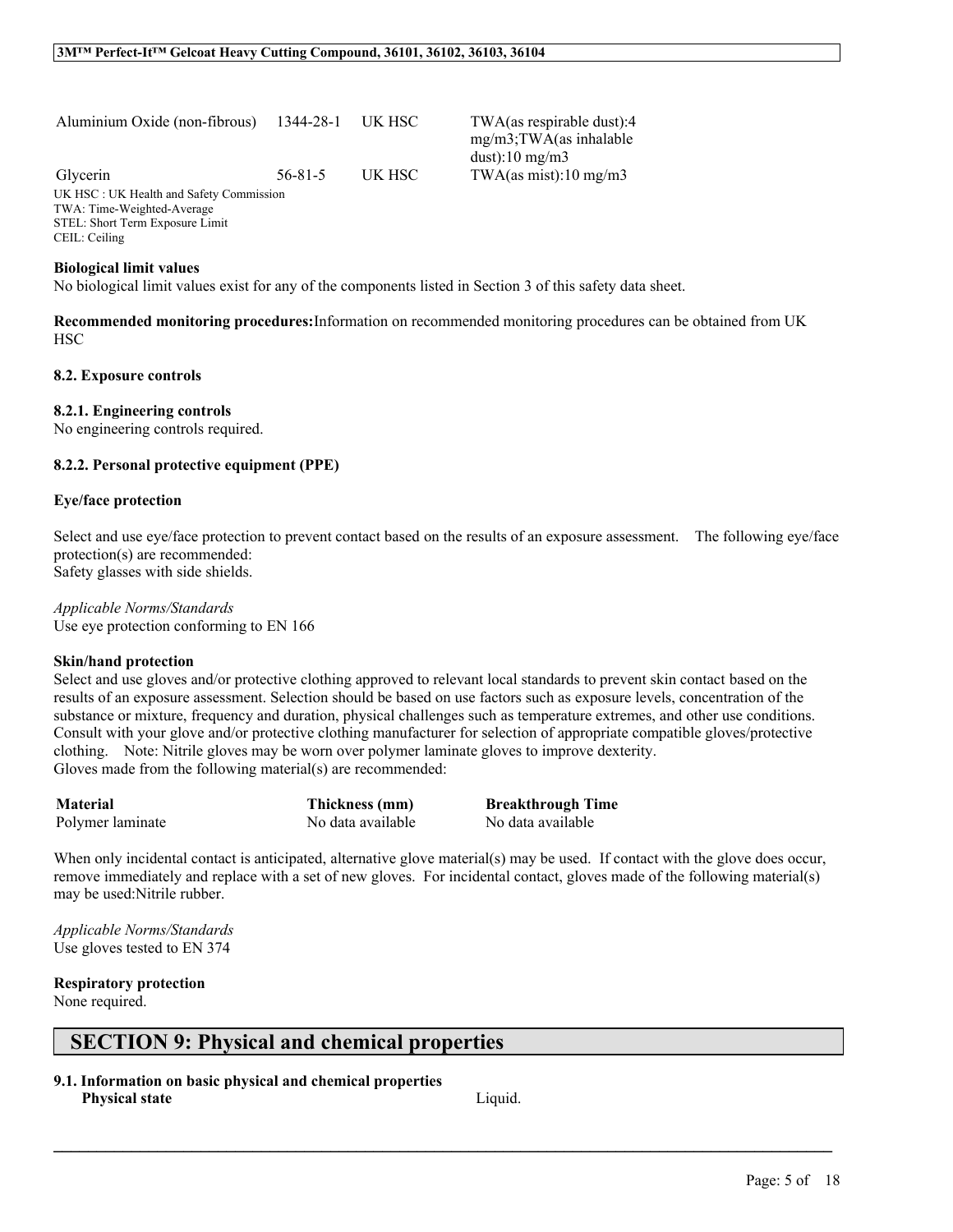**Specific Physical Form:** Gel **Colour** White **Odor** Slight Solvent **Odour threshold** *No data available.* **Melting point/freezing point** *No data available.* **Boiling point/boiling range** *No data available.* **Flammability** (solid, gas) Not applicable. **Flammable Limits(LEL)** *No data available.* **Flammable Limits(UEL)** *No data available.* **Flash point** No flash point **Autoignition temperature** *No data available.* **Decomposition temperature** *No data available.*<br>**pH**  $7.5 - 9$ **pH** 7.5 - 9 **Kinematic Viscosity** 27,777.7777777778 mm²/sec **Water solubility** *No data available.* **Solubility- non-water** *No data available.* **Partition coefficient: n-octanol/water** *No data available.* **Vapour pressure** *No data available.* **Density** 1.1 - 1.1 kg/l **Relative density**<br> **Relative Vapor Density**<br> **Relative Vapor Density**<br> *No data available.* **Relative Vapor Density** *No data available.*

**9.2. Other information**

**9.2.2 Other safety characteristics Average particle size** *No data available.* **Bulk density** *No data available.* **EU Volatile Organic Compounds** *No data available.* **Evaporation rate** *No data available.* **Molecular weight** *No data available.* **Percent volatile** 60.3 % weight **Percent volatile** *No data available.* **Softening point** *No data available.*

\* The values noted with an asterisk (\*) in the above table are representative values based on testing of raw materials and selected products. Additionally, a material's characteristics may change depending upon the process and conditions of use at a facility, including further changes in particle size, or mixture with other materials. In order to obtain specific data for the material, we recommend the user conduct characterisation testing based on the use factors at the specific facility.

 $\mathcal{L}_\mathcal{L} = \mathcal{L}_\mathcal{L} = \mathcal{L}_\mathcal{L} = \mathcal{L}_\mathcal{L} = \mathcal{L}_\mathcal{L} = \mathcal{L}_\mathcal{L} = \mathcal{L}_\mathcal{L} = \mathcal{L}_\mathcal{L} = \mathcal{L}_\mathcal{L} = \mathcal{L}_\mathcal{L} = \mathcal{L}_\mathcal{L} = \mathcal{L}_\mathcal{L} = \mathcal{L}_\mathcal{L} = \mathcal{L}_\mathcal{L} = \mathcal{L}_\mathcal{L} = \mathcal{L}_\mathcal{L} = \mathcal{L}_\mathcal{L}$ 

# **SECTION 10: Stability and reactivity**

# **10.1 Reactivity**

This material is considered to be non reactive under normal use conditions

**10.2 Chemical stability**

Stable.

**10.3 Possibility of hazardous reactions**

Hazardous polymerisation will not occur.

**10.4 Conditions to avoid** None known.

**10.5 Incompatible materials**

None known.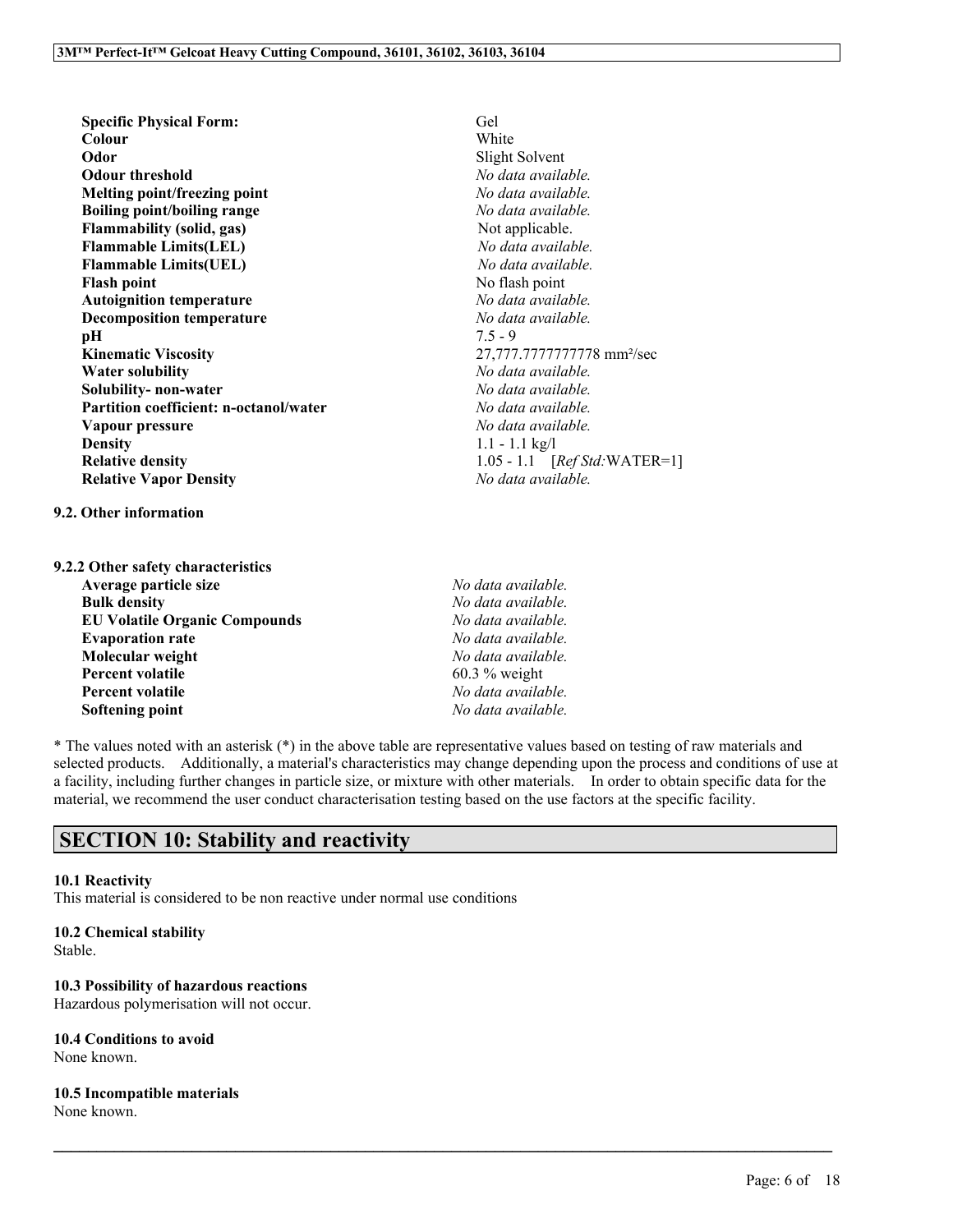No data available.

## **10.6 Hazardous decomposition products**

**Substance Condition**

None known.

Refer to section 5.2 for hazardous decomposition products during combustion.

# **SECTION 11: Toxicological information**

The information below may not agree with the EU material classification in Section 2 and/or the ingredient classifications in Section 3 if specific ingredient classifications are mandated by a competent authority. In addition, statements and data presented in Section 11 are based on UN GHS calculation rules and classifications derived from **internal hazard assessments.**

**11.1. Information on hazard classes as defined in Regulation (EC) No 1272/2008**

**Signs and Symptoms of Exposure**

Based on test data and/or information on the components, this material may produce the following health effects:

### **Inhalation**

No known health effects.

### **Skin contact**

Mild Skin Irritation: Signs/symptoms may include localised redness, swelling, itching, and dryness.

## **Eye contact**

Contact with the eyes during product use is not expected to result in significant irritation.

### **Ingestion**

Gastrointestinal irritation: Signs/symptoms may include abdominal pain, stomach upset, nausea, vomiting and diarrhoea.

### **Toxicological Data**

If a component is disclosed in section 3 but does not appear in a table below, either no data are available for that endpoint or the data are not sufficient for classification.

### **Acute Toxicity**

| Name                                                       | Route       | <b>Species</b> | Value                                             |
|------------------------------------------------------------|-------------|----------------|---------------------------------------------------|
| Overall product                                            | Inhalation- |                | No data available; calculated ATE > 50 mg/l       |
|                                                            | Vapour(4)   |                |                                                   |
|                                                            | hr)         |                |                                                   |
| Overall product                                            | Ingestion   |                | No data available; calculated $ATE > 5,000$ mg/kg |
| Aluminium Oxide (non-fibrous)                              | Dermal      |                | LD50 estimated to be $> 5,000$ mg/kg              |
| Aluminium Oxide (non-fibrous)                              | Inhalation- | Rat            | $LC50 > 2.3$ mg/l                                 |
|                                                            | Dust/Mist   |                |                                                   |
|                                                            | (4 hours)   |                |                                                   |
| Aluminium Oxide (non-fibrous)                              | Ingestion   | Rat            | $LD50 > 5,000$ mg/kg                              |
| Hydrocarbons, C11-C14, n-alkanes, isoalkanes, cyclics, <2% | Inhalation- | Professio      | LC50 estimated to be $20 - 50$ mg/l               |
| aromatics                                                  | Vapour      | nal            |                                                   |
|                                                            |             | judgeme        |                                                   |
|                                                            |             | nt             |                                                   |
| Hydrocarbons, C11-C14, n-alkanes, isoalkanes, cyclics, <2% | Dermal      | Rabbit         | $LD50 > 5,000$ mg/kg                              |
| aromatics                                                  |             |                |                                                   |
| Hydrocarbons, C11-C14, n-alkanes, isoalkanes, cyclics, <2% | Ingestion   | Rat            | $LD50 > 5,000$ mg/kg                              |
| aromatics                                                  |             |                |                                                   |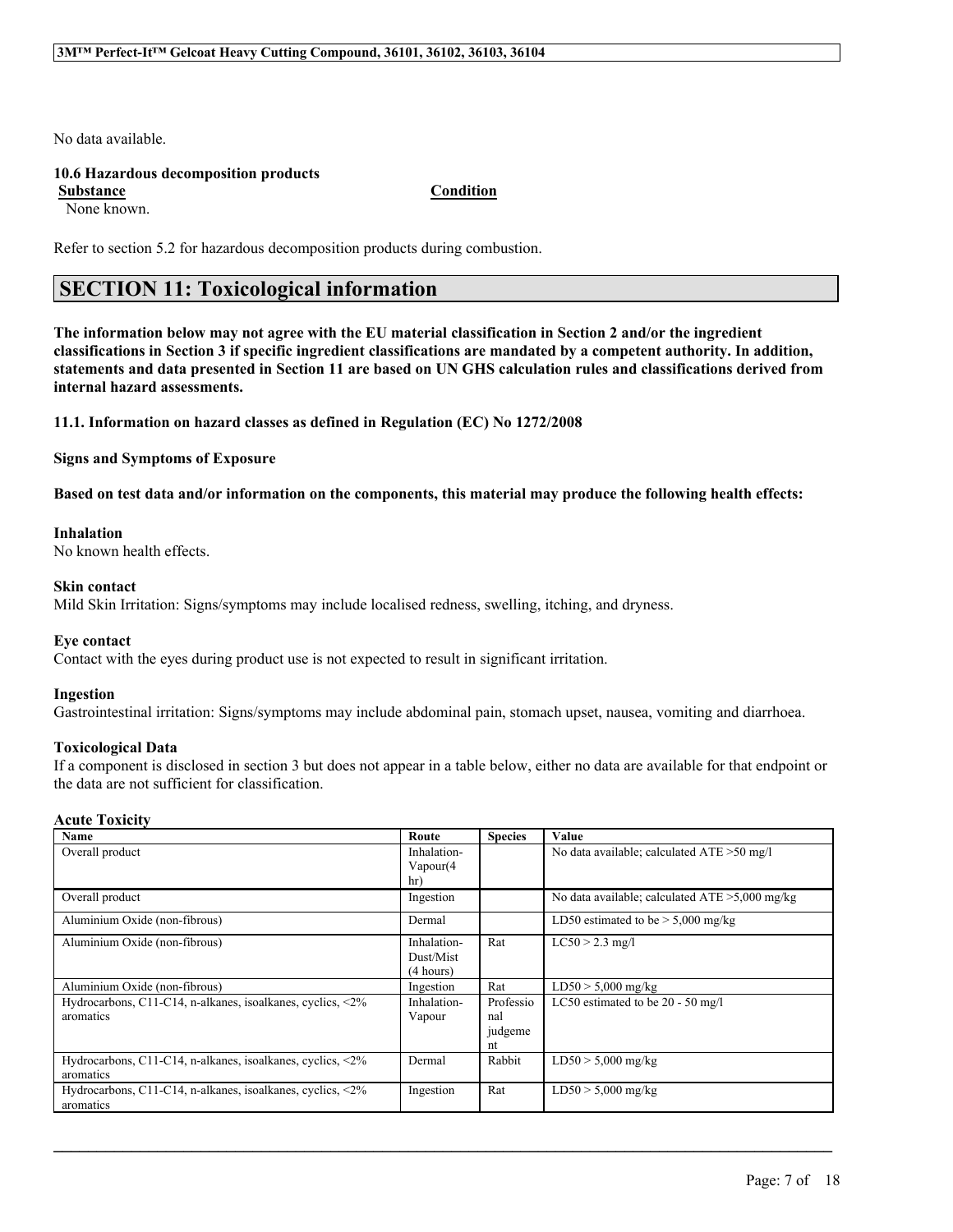| Polyethylene-polypropylene glycol                                                                                                           | Dermal                                | Professio<br>nal<br>judgeme | LD50 estimated to be $> 5,000$ mg/kg     |
|---------------------------------------------------------------------------------------------------------------------------------------------|---------------------------------------|-----------------------------|------------------------------------------|
|                                                                                                                                             |                                       | nt                          |                                          |
| Polyethylene-polypropylene glycol                                                                                                           | Ingestion                             | Rat                         | LD50<br>$5,700$ mg/kg                    |
| Sorbitan monooleate, ethoxylated                                                                                                            | Dermal                                | Not<br>available            | $LD50 > 5,000$ mg/kg                     |
| Sorbitan monooleate, ethoxylated                                                                                                            | Inhalation-<br>Dust/Mist<br>(4 hours) | Rat                         | $LC50 > 5.1$ mg/l                        |
| Sorbitan monooleate, ethoxylated                                                                                                            | Ingestion                             | Rat                         | LD50<br>$20,000$ mg/kg                   |
| White mineral oil (petroleum)                                                                                                               | Dermal                                | Rabbit                      | $LD50 > 2,000$ mg/kg                     |
| White mineral oil (petroleum)                                                                                                               | Ingestion                             | Rat                         | $LD50 > 5,000$ mg/kg                     |
| Glycerin                                                                                                                                    | Dermal                                | Rabbit                      | LD50 estimated to be $>$ 5,000 mg/kg     |
| Glycerin                                                                                                                                    | Ingestion                             | Rat                         | $LD50 > 5,000$ mg/kg                     |
| 1,2-benzisothiazol-3(2H)-one                                                                                                                | Dermal                                | Rat                         | $LD50 > 2,000$ mg/kg                     |
| 1,2-benzisothiazol-3(2H)-one                                                                                                                | Ingestion                             | Rat                         | LD50<br>$454 \text{ mg/kg}$              |
| reaction mass of: 5-chloro-2-methyl-4-isothiazolin-3-one [EC no.<br>247-500-7]and 2-methyl-2H-isothiazol-3-one [EC no. 220-239-6]<br>(3:1)  | Dermal                                | Rabbit                      | LD50<br>$87 \text{ mg/kg}$               |
| reaction mass of: 5-chloro-2-methyl-4-isothiazolin-3-one [EC no.<br>247-500-7] and 2-methyl-2H-isothiazol-3-one [EC no. 220-239-6]<br>(3:1) | Inhalation-<br>Dust/Mist<br>(4 hours) | Rat                         | LC50<br>$0.33 \text{ mg/l}$              |
| reaction mass of: 5-chloro-2-methyl-4-isothiazolin-3-one [EC no.<br>247-500-7] and 2-methyl-2H-isothiazol-3-one [EC no. 220-239-6]<br>(3:1) | Ingestion                             | Rat                         | LD50<br>$40 \frac{\text{mg}}{\text{kg}}$ |

ATE = acute toxicity estimate

# **Skin Corrosion/Irritation**

| Name                                                                            | <b>Species</b> | Value                     |
|---------------------------------------------------------------------------------|----------------|---------------------------|
|                                                                                 |                |                           |
| Aluminium Oxide (non-fibrous)                                                   | Rabbit         | No significant irritation |
| Hydrocarbons, C11-C14, n-alkanes, isoalkanes, cyclics, $\langle 2\%$ aromatics  | Rabbit         | Minimal irritation        |
| Sorbitan monooleate, ethoxylated                                                | Rabbit         | No significant irritation |
| White mineral oil (petroleum)                                                   | Rabbit         | No significant irritation |
| Glycerin                                                                        | Rabbit         | No significant irritation |
| 1,2-benzisothiazol-3(2H)-one                                                    | Rabbit         | No significant irritation |
| reaction mass of: 5-chloro-2-methyl-4-isothiazolin-3-one [EC no. 247-500-7] and | Rabbit         | Corrosive                 |
| 2-methyl-2H-isothiazol-3-one [EC no. 220-239-6] (3:1)                           |                |                           |

# **Serious Eye Damage/Irritation**

| Name                                                                            | <b>Species</b> | Value                     |
|---------------------------------------------------------------------------------|----------------|---------------------------|
|                                                                                 |                |                           |
| Aluminium Oxide (non-fibrous)                                                   | Rabbit         | No significant irritation |
| Hydrocarbons, C11-C14, n-alkanes, isoalkanes, cyclics, $\langle 2\%$ aromatics  | Rabbit         | Mild irritant             |
| Sorbitan monooleate, ethoxylated                                                | Rabbit         | No significant irritation |
| White mineral oil (petroleum)                                                   | Rabbit         | Mild irritant             |
| Glycerin                                                                        | Rabbit         | No significant irritation |
| 1,2-benzisothiazol-3(2H)-one                                                    | Rabbit         | Corrosive                 |
| reaction mass of: 5-chloro-2-methyl-4-isothiazolin-3-one [EC no. 247-500-7] and | Rabbit         | Corrosive                 |
| 2-methyl-2H-isothiazol-3-one [EC no. 220-239-6] (3:1)                           |                |                           |

# **Skin Sensitisation**

| Name                                                                           | <b>Species</b> | Value          |
|--------------------------------------------------------------------------------|----------------|----------------|
|                                                                                |                |                |
| Hydrocarbons, C11-C14, n-alkanes, isoalkanes, cyclics, $\langle 2\%$ aromatics | Guinea         | Not classified |
|                                                                                | pig            |                |
| Sorbitan monooleate, ethoxylated                                               | Guinea         | Not classified |
|                                                                                | pig            |                |
| White mineral oil (petroleum)                                                  | Guinea         | Not classified |
|                                                                                | pig            |                |
| Glycerin                                                                       | Guinea         | Not classified |
|                                                                                | pig            |                |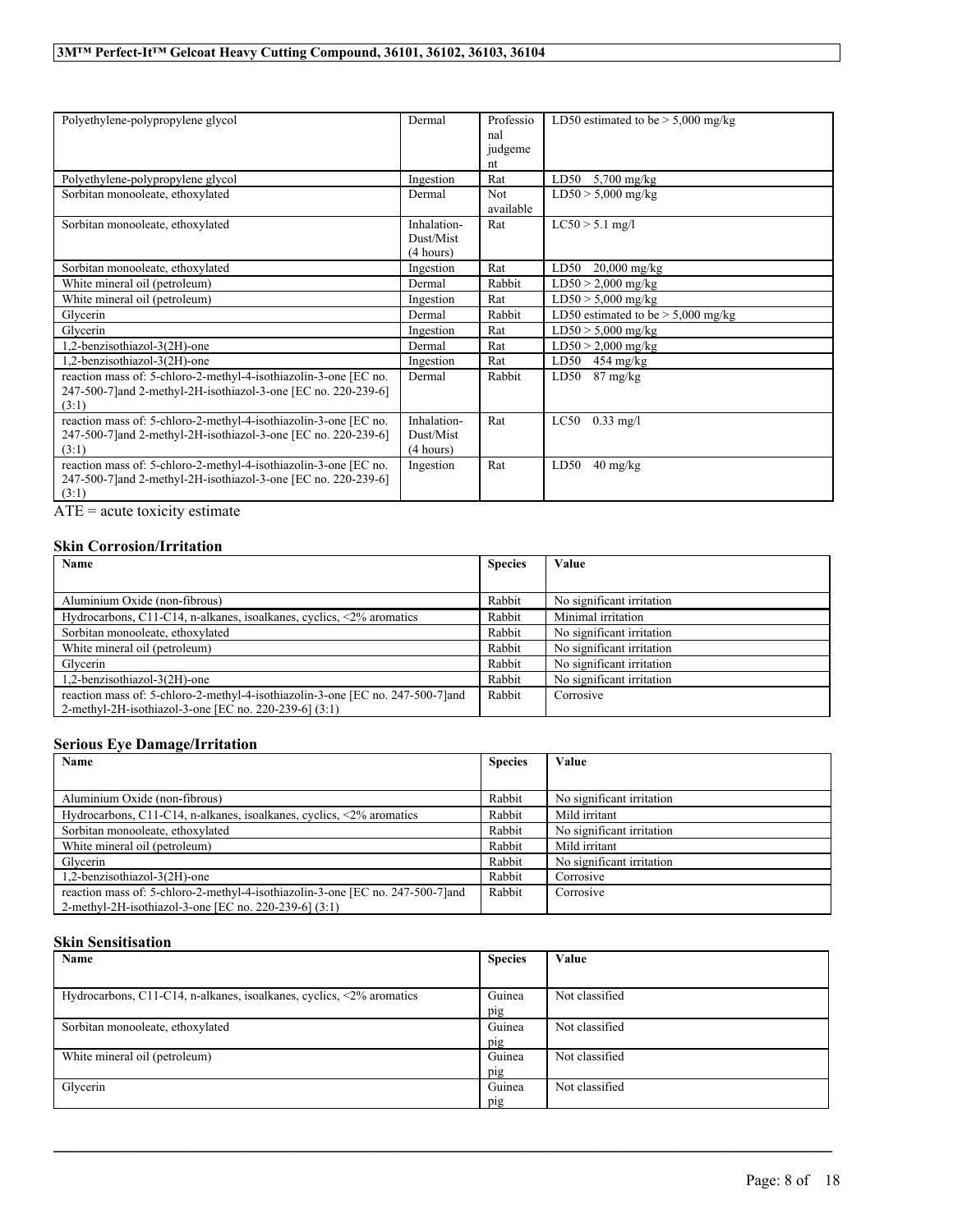| 1,2-benzisothiazol-3(2H)-one                                                                                                             | Guinea<br>pig          | Sensitising |
|------------------------------------------------------------------------------------------------------------------------------------------|------------------------|-------------|
| reaction mass of: 5-chloro-2-methyl-4-isothiazolin-3-one [EC no. 247-500-7] and<br>2-methyl-2H-isothiazol-3-one [EC no. 220-239-6] (3:1) | Human<br>and<br>anımal | Sensitising |

# **Photosensitisation**

| Name                                                                            | <b>Species</b> | Value           |
|---------------------------------------------------------------------------------|----------------|-----------------|
| reaction mass of: 5-chloro-2-methyl-4-isothiazolin-3-one [EC no. 247-500-7] and | Human          | Not sensitising |
| 2-methyl-2H-isothiazol-3-one [EC no. 220-239-6] (3:1)                           | ano            |                 |
|                                                                                 | anımal         |                 |

## **Respiratory Sensitisation**

For the component/components, either no data is currently available or the data is not sufficient for classification.

## **Germ Cell Mutagenicity**

| Name                                                                                                                                     | Route    | Value                                                                           |
|------------------------------------------------------------------------------------------------------------------------------------------|----------|---------------------------------------------------------------------------------|
|                                                                                                                                          |          |                                                                                 |
| Aluminium Oxide (non-fibrous)                                                                                                            | In Vitro | Not mutagenic                                                                   |
| Hydrocarbons, C11-C14, n-alkanes, isoalkanes, cyclics, $\langle 2\%$ aromatics                                                           | In Vitro | Not mutagenic                                                                   |
| Hydrocarbons, C11-C14, n-alkanes, isoalkanes, cyclics, <2% aromatics                                                                     | In vivo  | Not mutagenic                                                                   |
| Sorbitan monooleate, ethoxylated                                                                                                         | In Vitro | Not mutagenic                                                                   |
| White mineral oil (petroleum)                                                                                                            | In Vitro | Not mutagenic                                                                   |
| 1,2-benzisothiazol-3(2H)-one                                                                                                             | In vivo  | Not mutagenic                                                                   |
| 1,2-benzisothiazol-3(2H)-one                                                                                                             | In Vitro | Some positive data exist, but the data are not<br>sufficient for classification |
| reaction mass of: 5-chloro-2-methyl-4-isothiazolin-3-one [EC no. 247-500-7] and<br>2-methyl-2H-isothiazol-3-one [EC no. 220-239-6] (3:1) | In vivo  | Not mutagenic                                                                   |
|                                                                                                                                          |          |                                                                                 |
| reaction mass of: 5-chloro-2-methyl-4-isothiazolin-3-one [EC no. 247-500-7] and                                                          | In Vitro | Some positive data exist, but the data are not                                  |
| 2-methyl-2H-isothiazol-3-one [EC no. 220-239-6] (3:1)                                                                                    |          | sufficient for classification                                                   |

## **Carcinogenicity**

| Name                                                             | Route      | <b>Species</b> | Value                                          |
|------------------------------------------------------------------|------------|----------------|------------------------------------------------|
| Aluminium Oxide (non-fibrous)                                    | Inhalation | Rat            | Not carcinogenic                               |
| Hydrocarbons, C11-C14, n-alkanes, isoalkanes, cyclics, <2%       | <b>Not</b> | Not            | Not carcinogenic                               |
| aromatics                                                        | specified. | available      |                                                |
| Sorbitan monooleate, ethoxylated                                 | Ingestion  | Rat            | Some positive data exist, but the data are not |
|                                                                  |            |                | sufficient for classification                  |
| White mineral oil (petroleum)                                    | Dermal     | Mouse          | Not carcinogenic                               |
| White mineral oil (petroleum)                                    | Inhalation | Multiple       | Not carcinogenic                               |
|                                                                  |            | animal         |                                                |
|                                                                  |            | species        |                                                |
| Glycerin                                                         | Ingestion  | Mouse          | Some positive data exist, but the data are not |
|                                                                  |            |                | sufficient for classification                  |
| reaction mass of: 5-chloro-2-methyl-4-isothiazolin-3-one [EC no. | Dermal     | Mouse          | Not carcinogenic                               |
| 247-500-7] and 2-methyl-2H-isothiazol-3-one [EC no. 220-239-6]   |            |                |                                                |
| (3:1)                                                            |            |                |                                                |
| reaction mass of: 5-chloro-2-methyl-4-isothiazolin-3-one [EC no. | Ingestion  | Rat            | Not carcinogenic                               |
| 247-500-7]and 2-methyl-2H-isothiazol-3-one [EC no. 220-239-6]    |            |                |                                                |
| (3:1)                                                            |            |                |                                                |

# **Reproductive Toxicity**

### **Reproductive and/or Developmental Effects**

| Name                                         | Route      | Value                                  | <b>Species</b> | <b>Test result</b> | <b>Exposure</b> |
|----------------------------------------------|------------|----------------------------------------|----------------|--------------------|-----------------|
|                                              |            |                                        |                |                    | <b>Duration</b> |
| Hydrocarbons, C11-C14, n-alkanes,            | Not.       | Not classified for female reproduction | Rat            | NOAEL Not          | l generation    |
| isoalkanes, cyclics, $\langle 2\%$ aromatics | specified. |                                        |                | available          |                 |
| Hydrocarbons, C11-C14, n-alkanes,            | <b>Not</b> | Not classified for male reproduction   | Rat            | <b>NOAEL Not</b>   | generation      |
| isoalkanes, cyclics, $\langle 2\%$ aromatics | specified. |                                        |                | available          |                 |
| Hydrocarbons, C11-C14, n-alkanes,            | <b>Not</b> | Not classified for development         | Rat            | <b>NOAEL Not</b>   | generation      |
| isoalkanes, cyclics, $\langle 2\%$ aromatics | specified. |                                        |                | available          |                 |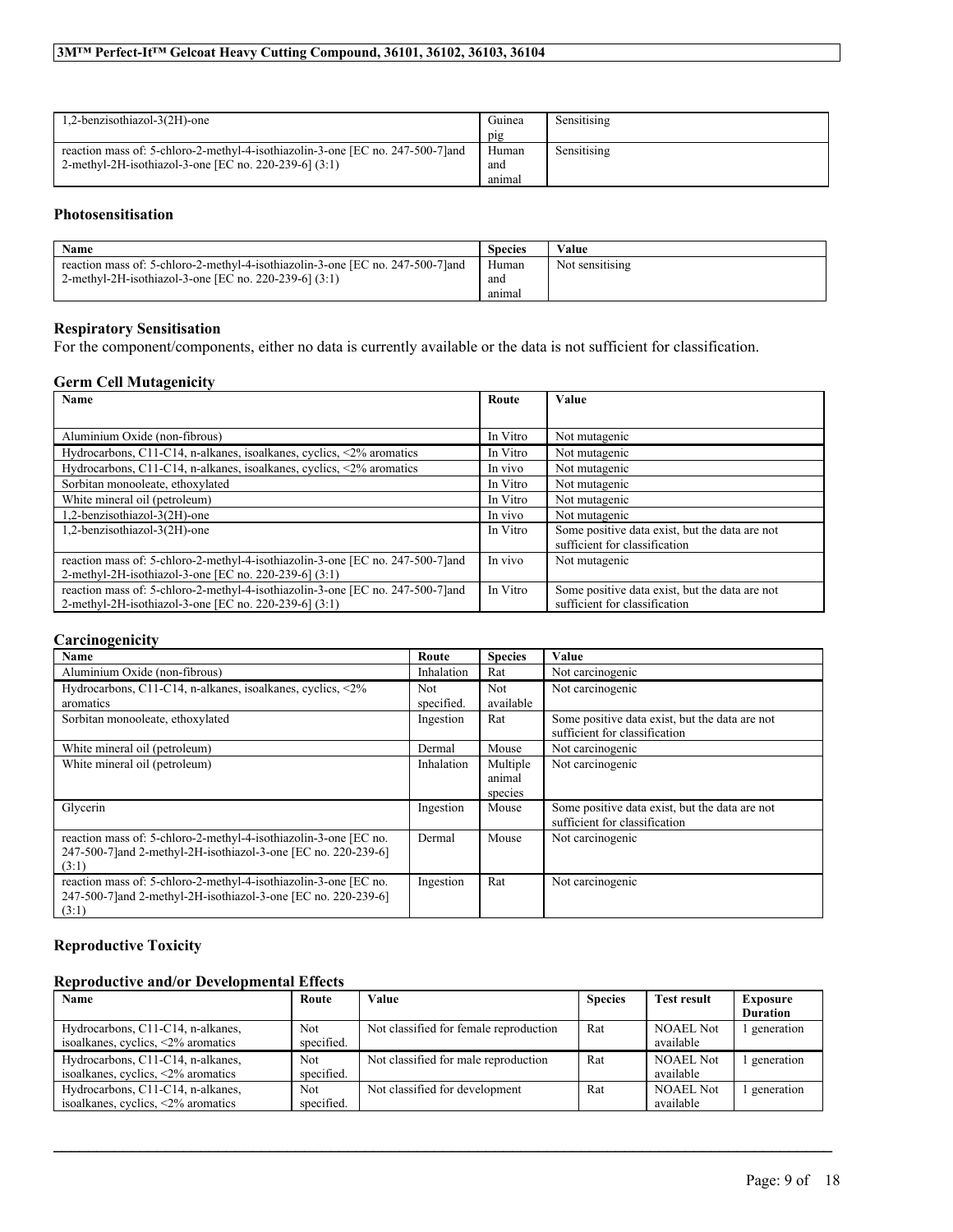| Sorbitan monooleate, ethoxylated                                                                                                                     | Ingestion | Not classified for female reproduction | Rat | <b>NOAEL</b><br>6,666<br>mg/kg/day | 3 generation            |
|------------------------------------------------------------------------------------------------------------------------------------------------------|-----------|----------------------------------------|-----|------------------------------------|-------------------------|
| Sorbitan monooleate, ethoxylated                                                                                                                     | Ingestion | Not classified for male reproduction   | Rat | <b>NOAEL</b><br>6,666<br>mg/kg/day | 3 generation            |
| Sorbitan monooleate, ethoxylated                                                                                                                     | Ingestion | Not classified for development         | Rat | <b>NOAEL</b><br>5,000<br>mg/kg/day | during<br>organogenesis |
| White mineral oil (petroleum)                                                                                                                        | Ingestion | Not classified for female reproduction | Rat | <b>NOAEL</b><br>4,350<br>mg/kg/day | 13 weeks                |
| White mineral oil (petroleum)                                                                                                                        | Ingestion | Not classified for male reproduction   | Rat | <b>NOAEL</b><br>4,350<br>mg/kg/day | 13 weeks                |
| White mineral oil (petroleum)                                                                                                                        | Ingestion | Not classified for development         | Rat | <b>NOAEL</b><br>4,350<br>mg/kg/day | during<br>gestation     |
| Glycerin                                                                                                                                             | Ingestion | Not classified for female reproduction | Rat | <b>NOAEL</b><br>2,000<br>mg/kg/day | 2 generation            |
| Glycerin                                                                                                                                             | Ingestion | Not classified for male reproduction   | Rat | <b>NOAEL</b><br>2,000<br>mg/kg/day | 2 generation            |
| Glycerin                                                                                                                                             | Ingestion | Not classified for development         | Rat | <b>NOAEL</b><br>2,000<br>mg/kg/day | 2 generation            |
| 1,2-benzisothiazol-3(2H)-one                                                                                                                         | Ingestion | Not classified for female reproduction | Rat | <b>NOAEL 112</b><br>mg/kg/day      | 2 generation            |
| 1,2-benzisothiazol-3(2H)-one                                                                                                                         | Ingestion | Not classified for male reproduction   | Rat | <b>NOAEL 112</b><br>mg/kg/day      | 2 generation            |
| 1,2-benzisothiazol-3(2H)-one                                                                                                                         | Ingestion | Not classified for development         | Rat | NOAEL 112<br>mg/kg/day             | 2 generation            |
| reaction mass of: 5-chloro-2-methyl-4-<br>isothiazolin-3-one [EC no. 247-500-7]and<br>2-methyl-2H-isothiazol-3-one [EC no. 220-<br>239-6] $(3:1)$    | Ingestion | Not classified for female reproduction | Rat | <b>NOAEL 10</b><br>mg/kg/day       | 2 generation            |
| reaction mass of: 5-chloro-2-methyl-4-<br>isothiazolin-3-one [EC no. 247-500-7]and<br>2-methyl-2H-isothiazol-3-one [EC no. 220-<br>$239-6$ ] $(3:1)$ | Ingestion | Not classified for male reproduction   | Rat | <b>NOAEL 10</b><br>mg/kg/day       | 2 generation            |
| reaction mass of: 5-chloro-2-methyl-4-<br>isothiazolin-3-one [EC no. 247-500-7]and<br>2-methyl-2H-isothiazol-3-one [EC no. 220-<br>$239-6$ (3:1)     | Ingestion | Not classified for development         | Rat | <b>NOAEL 15</b><br>mg/kg/day       | during<br>organogenesis |

# **Target Organ(s)**

# **Specific Target Organ Toxicity - single exposure**

| Name                        | Route      | Target Organ(s)        | Value                             | <b>Species</b> | <b>Test result</b> | Exposure        |
|-----------------------------|------------|------------------------|-----------------------------------|----------------|--------------------|-----------------|
|                             |            |                        |                                   |                |                    | <b>Duration</b> |
| 1,2-benzisothiazol-3(2H)-   | Inhalation | respiratory irritation | Some positive data exist, but the | similar        | <b>NOAEL Not</b>   |                 |
| one                         |            |                        | data are not sufficient for       | health         | available          |                 |
|                             |            |                        | classification                    | hazards        |                    |                 |
| reaction mass of: 5-chloro- | Inhalation | respiratory irritation | Some positive data exist, but the | similar        | <b>NOAEL Not</b>   |                 |
| 2-methyl-4-isothiazolin-3-  |            |                        | data are not sufficient for       | health         | available          |                 |
| one [EC no. 247-500-7] and  |            |                        | classification                    | hazards        |                    |                 |
| 2-methyl-2H-isothiazol-3-   |            |                        |                                   |                |                    |                 |
| one [EC no. 220-239-6]      |            |                        |                                   |                |                    |                 |
| (3:1)                       |            |                        |                                   |                |                    |                 |

# **Specific Target Organ Toxicity - repeated exposure**

| Name                              | Route      | Target Organ(s)      | Value                                                            | <b>Species</b> | Test result                   | Exposure<br><b>Duration</b> |
|-----------------------------------|------------|----------------------|------------------------------------------------------------------|----------------|-------------------------------|-----------------------------|
| Aluminium Oxide (non-<br>fibrous) | Inhalation | <i>neumoconiosis</i> | Some positive data exist, but the<br>data are not sufficient for | Human          | <b>NOAEL</b> Not<br>available | occupational<br>exposure    |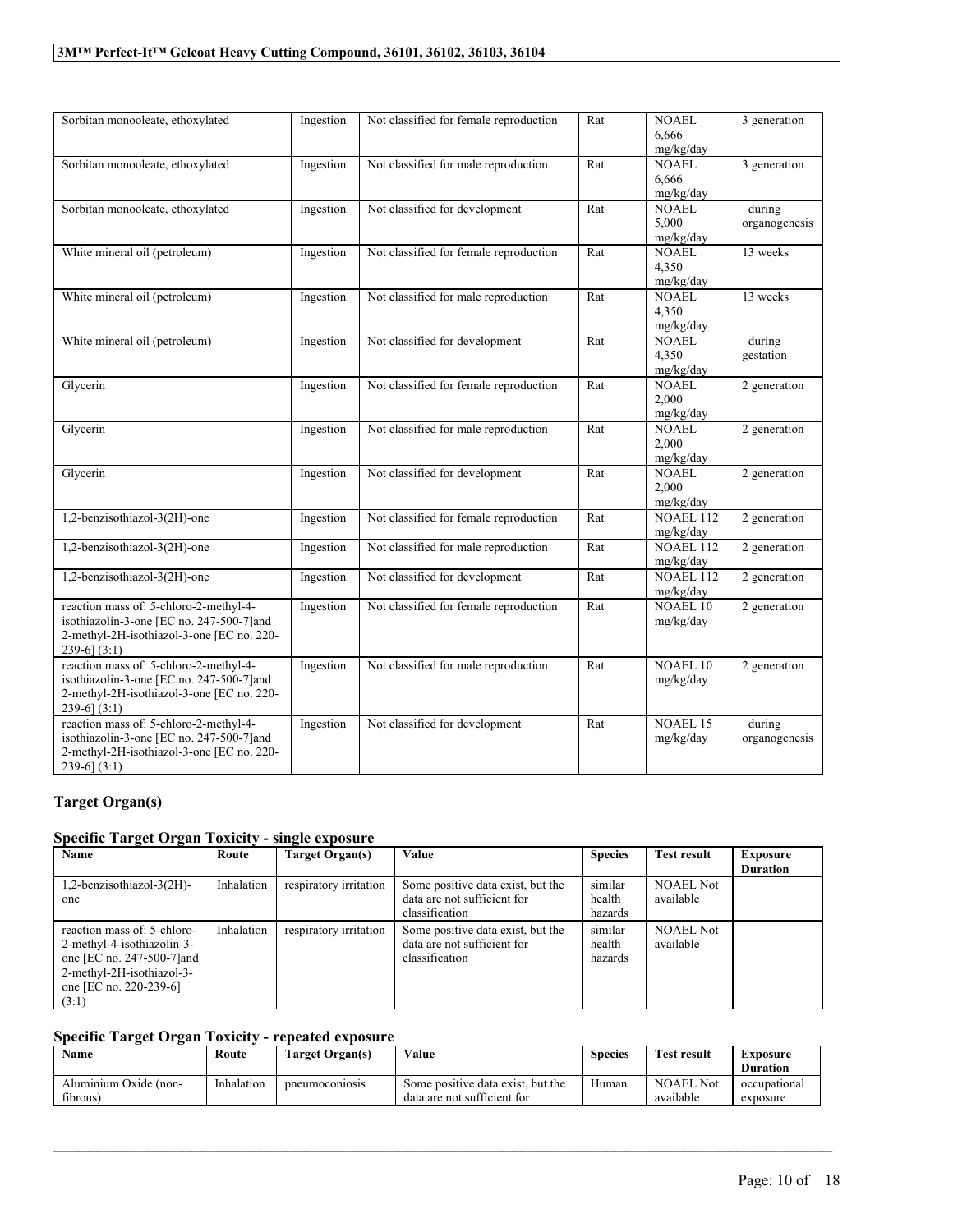|                                     |            |                                                                                                                                                                                                                               | classification |       |                                     |                          |
|-------------------------------------|------------|-------------------------------------------------------------------------------------------------------------------------------------------------------------------------------------------------------------------------------|----------------|-------|-------------------------------------|--------------------------|
| Aluminium Oxide (non-<br>fibrous)   | Inhalation | pulmonary fibrosis                                                                                                                                                                                                            | Not classified | Human | NOAEL Not<br>available              | occupational<br>exposure |
| Sorbitan monooleate,<br>ethoxylated | Ingestion  | heart   endocrine<br>system<br>gastrointestinal tract<br>bone, teeth, nails,<br>and/or hair  <br>hematopoietic<br>system   liver  <br>immune system  <br>nervous system  <br>kidney and/or<br>bladder   respiratory<br>system | Not classified | Rat   | NOAEL<br>4.132<br>mg/kg/day         | 90 days                  |
| White mineral oil<br>(petroleum)    | Ingestion  | hematopoietic<br>system                                                                                                                                                                                                       | Not classified | Rat   | <b>NOAEL</b><br>1,381<br>mg/kg/day  | 90 days                  |
| White mineral oil<br>(petroleum)    | Ingestion  | liver   immune<br>system                                                                                                                                                                                                      | Not classified | Rat   | NOAEL<br>1.336<br>mg/kg/day         | 90 days                  |
| Glycerin                            | Inhalation | respiratory system  <br>heart   liver   kidney<br>and/or bladder                                                                                                                                                              | Not classified | Rat   | <b>NOAEL 3.91</b><br>mg/l           | 14 days                  |
| Glycerin                            | Ingestion  | endocrine system  <br>hematopoietic<br>system   liver  <br>kidney and/or<br>bladder                                                                                                                                           | Not classified | Rat   | <b>NOAEL</b><br>10,000<br>mg/kg/day | 2 years                  |
| 1,2-benzisothiazol-3(2H)-<br>one    | Ingestion  | liver   hematopoietic<br>system   eyes  <br>kidney and/or<br>bladder   respiratory<br>system                                                                                                                                  | Not classified | Rat   | <b>NOAEL 322</b><br>mg/kg/day       | 90 days                  |
| 1,2-benzisothiazol-3(2H)-<br>one    | Ingestion  | heart   endocrine<br>system   nervous<br>system                                                                                                                                                                               | Not classified | Rat   | <b>NOAEL 150</b><br>mg/kg/day       | 28 days                  |

### **Aspiration Hazard**

| Name                                                                                                  | ⁄ alue               |
|-------------------------------------------------------------------------------------------------------|----------------------|
| $2\%$<br>isoalkanes.<br>aromatics<br>Hydrocarbons.<br>evelies.<br>. n-alkanes<br>$\sim$ 14<br>$1 - 1$ | hazaro<br>Aspiration |
| <b>YY YE</b><br>(petroleum,<br>mineral oil (<br>hite                                                  | hazaro<br>Aspiration |

Please contact the address or phone number listed on the first page of the SDS for additional toxicological information **on this material and/or its components.**

## **11.2. Information on other hazards**

This material does not contain any substances that are assessed to be an endocrine disruptor for human health.

# **SECTION 12: Ecological information**

The information below may not agree with the EU material classification in Section 2 and/or the ingredient classifications in Section 3 if specific ingredient classifications are mandated by a competent authority. In addition, statements and data presented in Section 12 are based on UN GHS calculation rules and classifications derived from **3M assessments.**

**12.1. Toxicity**

No product test data available.

| <b>Material</b> | <br>10 М<br>$M = 0.01$<br>пын | . .<br>vne<br>л. | .oosure | n<br>endnoınt<br>$\triangle$ C1 | result<br>. est |
|-----------------|-------------------------------|------------------|---------|---------------------------------|-----------------|
|                 |                               |                  |         |                                 |                 |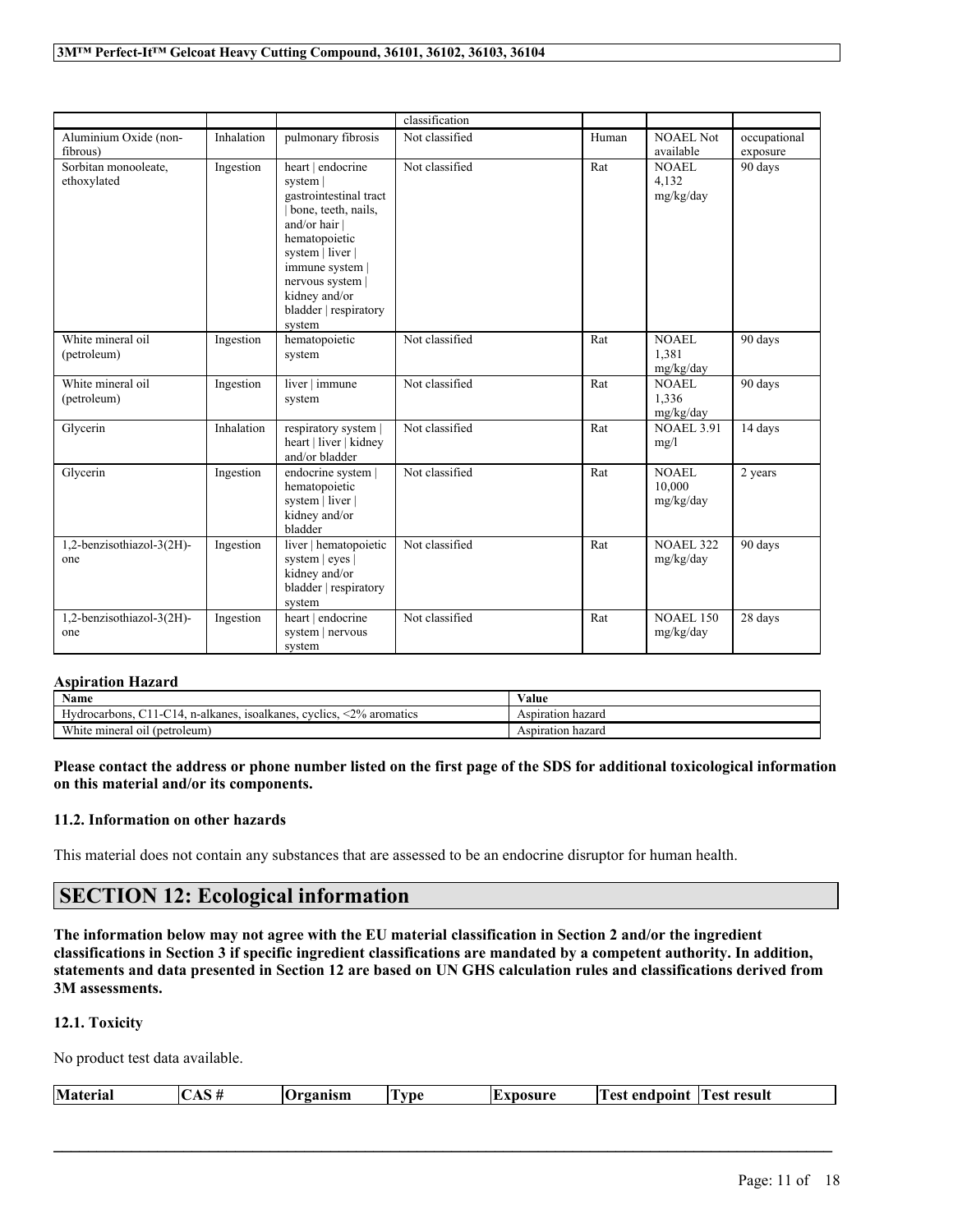| Aluminium Oxide<br>LC50<br>$>100$ mg/l<br>1344-28-1<br>96 hours<br>(non-fibrous)<br>Aluminium Oxide<br>$>100$ mg/l<br>1344-28-1<br>Green algae<br>Experimental<br>72 hours<br><b>EC50</b><br>(non-fibrous)<br>1344-28-1<br>LC50<br>$>100$ mg/l<br>Aluminium Oxide<br>Water flea<br>Experimental<br>48 hours<br>(non-fibrous)<br>Aluminium Oxide<br>1344-28-1<br>Green algae<br>$\overline{72}$ hours<br><b>NOEC</b><br>$>100$ mg/l<br>Experimental<br>(non-fibrous)<br>Hydrocarbons, C11-<br>926-141-6<br>Green Algae<br><b>EL50</b><br>$>1,000$ mg/l<br>Experimental<br>72 hours<br>C14, n-alkanes,<br>isoalkanes, cyclics,<br><2% aromatics<br>Hydrocarbons, C11-<br>926-141-6<br><b>LL50</b><br>$>1,000 \text{ mg/l}$<br>Rainbow trout<br>Experimental<br>96 hours<br>C14, n-alkanes,<br>isoalkanes, cyclics,<br><2% aromatics<br>Hydrocarbons, C11-<br>926-141-6<br>Water flea<br>48 hours<br><b>EL50</b><br>$>1,000$ mg/l<br>Experimental<br>C14, n-alkanes,<br>isoalkanes, cyclics,<br><2% aromatics<br>Hydrocarbons, C11-<br>926-141-6<br>Green Algae<br>72 hours<br><b>NOEL</b><br>$1,000$ mg/l<br>Experimental<br>C14, n-alkanes,<br>isoalkanes, cyclics,<br><2% aromatics<br>$>10,000$ mg/l<br>Sorbitan monooleate,<br>9005-65-6<br>Copepods<br>Estimated<br>48 hours<br>LL50<br>ethoxylated<br>9005-65-6<br><b>EL50</b><br>Sorbitan monooleate,<br>Green Algae<br>Estimated<br>58.84 mg/l<br>72 hours<br>ethoxylated<br>Sorbitan monooleate,<br>9005-65-6<br>$>100$ mg/l<br>Zebra Fish<br>96 hours<br>LC50<br>Estimated<br>ethoxylated<br>Sorbitan monooleate,<br>9005-65-6<br>EC10<br>$19.05 \text{ mg/l}$<br>Green Algae<br>72 hours<br>Estimated<br>ethoxylated<br>Sorbitan monooleate,<br>9005-65-6<br>Water flea<br><b>NOEL</b><br>$10$ mg/l<br>Estimated<br>21 days<br>ethoxylated<br>White mineral oil<br>$>100$ mg/l<br>8042-47-5<br>Water flea<br>Estimated<br>48 hours<br><b>EL50</b><br>(petroleum)<br>White mineral oil<br>Bluegill<br>$>100$ mg/l<br>8042-47-5<br>96 hours<br><b>LL50</b><br>Experimental<br>(petroleum)<br>White mineral oil<br>8042-47-5<br><b>NOEL</b><br>72 hours<br>$100$ mg/l<br>Green algae<br>Estimated<br>(petroleum)<br>White mineral oil<br>8042-47-5<br>Water flea<br>21 days<br><b>NOEL</b><br>$>100$ mg/l<br>Estimated<br>(petroleum)<br>Polyethylene-<br>$9003 - 11 - 6$<br>Data not available<br>N/A<br>polypropylene glycol<br>or insufficient for<br>classification<br>$56 - 81 - 5$<br>16 hours<br><b>NOEC</b><br>$10,000$ mg/l<br>Glycerin<br>Bacteria<br>Experimental<br>$56 - 81 - 5$<br>Experimental<br>96 hours<br>LC50<br>54,000 mg/l<br>Glycerin<br>Rainbow trout<br>$56 - 81 - 5$<br>Glycerin<br>48 hours<br>LC50<br>1,955 mg/l<br>Water flea<br>Experimental<br>2634-33-5<br>Activated sludge<br>Experimental<br>3 hours<br>EC50<br>$12.8$ mg/l<br>1,2-benzisothiazol-<br>$3(2H)$ -one<br>EC50<br>1,2-benzisothiazol-<br>2634-33-5<br>72 hours<br>$0.11$ mg/l<br>Green algae<br>Experimental<br>$3(2H)$ -one<br>1,2-benzisothiazol-<br>EC50<br>$0.062$ mg/l<br>2634-33-5<br>Pacific oyster<br>Experimental<br>48 hours<br>$3(2H)$ -one<br>LC50<br>1,2-benzisothiazol-<br>2634-33-5<br>Rainbow trout<br>96 hours<br>$1.6$ mg/l<br>Experimental<br>$3(2H)$ -one<br>1,2-benzisothiazol-<br>2634-33-5<br>Water flea<br>EC50<br>Experimental<br>48 hours<br>$2.9$ mg/l<br>$3(2H)$ -one<br>1,2-benzisothiazol-<br>2634-33-5<br>Green algae<br>Experimental<br>72 hours<br><b>NOEC</b><br>$0.0403$ mg/l<br>$3(2H)$ -one<br>reaction mass of: 5-<br>55965-84-9<br>Activated sludge<br>3 hours<br><b>NOEC</b><br>$0.91$ mg/l<br>Experimental<br>chloro-2-methyl-4-<br>isothiazolin-3-one [EC<br>no. 247-500-7] and 2- |  |              |  |  |
|----------------------------------------------------------------------------------------------------------------------------------------------------------------------------------------------------------------------------------------------------------------------------------------------------------------------------------------------------------------------------------------------------------------------------------------------------------------------------------------------------------------------------------------------------------------------------------------------------------------------------------------------------------------------------------------------------------------------------------------------------------------------------------------------------------------------------------------------------------------------------------------------------------------------------------------------------------------------------------------------------------------------------------------------------------------------------------------------------------------------------------------------------------------------------------------------------------------------------------------------------------------------------------------------------------------------------------------------------------------------------------------------------------------------------------------------------------------------------------------------------------------------------------------------------------------------------------------------------------------------------------------------------------------------------------------------------------------------------------------------------------------------------------------------------------------------------------------------------------------------------------------------------------------------------------------------------------------------------------------------------------------------------------------------------------------------------------------------------------------------------------------------------------------------------------------------------------------------------------------------------------------------------------------------------------------------------------------------------------------------------------------------------------------------------------------------------------------------------------------------------------------------------------------------------------------------------------------------------------------------------------------------------------------------------------------------------------------------------------------------------------------------------------------------------------------------------------------------------------------------------------------------------------------------------------------------------------------------------------------------------------------------------------------------------------------------------------------------------------------------------------------------------------------------------------------------------------------------------------------------------------------------------------------------------------------------------------------------------------------------------------------------------------------------------------------------------------------------------------------------------------------------------------------------------------------------------------------------------------------------------------------------------------------------------------|--|--------------|--|--|
|                                                                                                                                                                                                                                                                                                                                                                                                                                                                                                                                                                                                                                                                                                                                                                                                                                                                                                                                                                                                                                                                                                                                                                                                                                                                                                                                                                                                                                                                                                                                                                                                                                                                                                                                                                                                                                                                                                                                                                                                                                                                                                                                                                                                                                                                                                                                                                                                                                                                                                                                                                                                                                                                                                                                                                                                                                                                                                                                                                                                                                                                                                                                                                                                                                                                                                                                                                                                                                                                                                                                                                                                                                                                                  |  | Experimental |  |  |
|                                                                                                                                                                                                                                                                                                                                                                                                                                                                                                                                                                                                                                                                                                                                                                                                                                                                                                                                                                                                                                                                                                                                                                                                                                                                                                                                                                                                                                                                                                                                                                                                                                                                                                                                                                                                                                                                                                                                                                                                                                                                                                                                                                                                                                                                                                                                                                                                                                                                                                                                                                                                                                                                                                                                                                                                                                                                                                                                                                                                                                                                                                                                                                                                                                                                                                                                                                                                                                                                                                                                                                                                                                                                                  |  |              |  |  |
|                                                                                                                                                                                                                                                                                                                                                                                                                                                                                                                                                                                                                                                                                                                                                                                                                                                                                                                                                                                                                                                                                                                                                                                                                                                                                                                                                                                                                                                                                                                                                                                                                                                                                                                                                                                                                                                                                                                                                                                                                                                                                                                                                                                                                                                                                                                                                                                                                                                                                                                                                                                                                                                                                                                                                                                                                                                                                                                                                                                                                                                                                                                                                                                                                                                                                                                                                                                                                                                                                                                                                                                                                                                                                  |  |              |  |  |
|                                                                                                                                                                                                                                                                                                                                                                                                                                                                                                                                                                                                                                                                                                                                                                                                                                                                                                                                                                                                                                                                                                                                                                                                                                                                                                                                                                                                                                                                                                                                                                                                                                                                                                                                                                                                                                                                                                                                                                                                                                                                                                                                                                                                                                                                                                                                                                                                                                                                                                                                                                                                                                                                                                                                                                                                                                                                                                                                                                                                                                                                                                                                                                                                                                                                                                                                                                                                                                                                                                                                                                                                                                                                                  |  |              |  |  |
|                                                                                                                                                                                                                                                                                                                                                                                                                                                                                                                                                                                                                                                                                                                                                                                                                                                                                                                                                                                                                                                                                                                                                                                                                                                                                                                                                                                                                                                                                                                                                                                                                                                                                                                                                                                                                                                                                                                                                                                                                                                                                                                                                                                                                                                                                                                                                                                                                                                                                                                                                                                                                                                                                                                                                                                                                                                                                                                                                                                                                                                                                                                                                                                                                                                                                                                                                                                                                                                                                                                                                                                                                                                                                  |  |              |  |  |
|                                                                                                                                                                                                                                                                                                                                                                                                                                                                                                                                                                                                                                                                                                                                                                                                                                                                                                                                                                                                                                                                                                                                                                                                                                                                                                                                                                                                                                                                                                                                                                                                                                                                                                                                                                                                                                                                                                                                                                                                                                                                                                                                                                                                                                                                                                                                                                                                                                                                                                                                                                                                                                                                                                                                                                                                                                                                                                                                                                                                                                                                                                                                                                                                                                                                                                                                                                                                                                                                                                                                                                                                                                                                                  |  |              |  |  |
|                                                                                                                                                                                                                                                                                                                                                                                                                                                                                                                                                                                                                                                                                                                                                                                                                                                                                                                                                                                                                                                                                                                                                                                                                                                                                                                                                                                                                                                                                                                                                                                                                                                                                                                                                                                                                                                                                                                                                                                                                                                                                                                                                                                                                                                                                                                                                                                                                                                                                                                                                                                                                                                                                                                                                                                                                                                                                                                                                                                                                                                                                                                                                                                                                                                                                                                                                                                                                                                                                                                                                                                                                                                                                  |  |              |  |  |
|                                                                                                                                                                                                                                                                                                                                                                                                                                                                                                                                                                                                                                                                                                                                                                                                                                                                                                                                                                                                                                                                                                                                                                                                                                                                                                                                                                                                                                                                                                                                                                                                                                                                                                                                                                                                                                                                                                                                                                                                                                                                                                                                                                                                                                                                                                                                                                                                                                                                                                                                                                                                                                                                                                                                                                                                                                                                                                                                                                                                                                                                                                                                                                                                                                                                                                                                                                                                                                                                                                                                                                                                                                                                                  |  |              |  |  |
|                                                                                                                                                                                                                                                                                                                                                                                                                                                                                                                                                                                                                                                                                                                                                                                                                                                                                                                                                                                                                                                                                                                                                                                                                                                                                                                                                                                                                                                                                                                                                                                                                                                                                                                                                                                                                                                                                                                                                                                                                                                                                                                                                                                                                                                                                                                                                                                                                                                                                                                                                                                                                                                                                                                                                                                                                                                                                                                                                                                                                                                                                                                                                                                                                                                                                                                                                                                                                                                                                                                                                                                                                                                                                  |  |              |  |  |
|                                                                                                                                                                                                                                                                                                                                                                                                                                                                                                                                                                                                                                                                                                                                                                                                                                                                                                                                                                                                                                                                                                                                                                                                                                                                                                                                                                                                                                                                                                                                                                                                                                                                                                                                                                                                                                                                                                                                                                                                                                                                                                                                                                                                                                                                                                                                                                                                                                                                                                                                                                                                                                                                                                                                                                                                                                                                                                                                                                                                                                                                                                                                                                                                                                                                                                                                                                                                                                                                                                                                                                                                                                                                                  |  |              |  |  |
|                                                                                                                                                                                                                                                                                                                                                                                                                                                                                                                                                                                                                                                                                                                                                                                                                                                                                                                                                                                                                                                                                                                                                                                                                                                                                                                                                                                                                                                                                                                                                                                                                                                                                                                                                                                                                                                                                                                                                                                                                                                                                                                                                                                                                                                                                                                                                                                                                                                                                                                                                                                                                                                                                                                                                                                                                                                                                                                                                                                                                                                                                                                                                                                                                                                                                                                                                                                                                                                                                                                                                                                                                                                                                  |  |              |  |  |
|                                                                                                                                                                                                                                                                                                                                                                                                                                                                                                                                                                                                                                                                                                                                                                                                                                                                                                                                                                                                                                                                                                                                                                                                                                                                                                                                                                                                                                                                                                                                                                                                                                                                                                                                                                                                                                                                                                                                                                                                                                                                                                                                                                                                                                                                                                                                                                                                                                                                                                                                                                                                                                                                                                                                                                                                                                                                                                                                                                                                                                                                                                                                                                                                                                                                                                                                                                                                                                                                                                                                                                                                                                                                                  |  |              |  |  |
|                                                                                                                                                                                                                                                                                                                                                                                                                                                                                                                                                                                                                                                                                                                                                                                                                                                                                                                                                                                                                                                                                                                                                                                                                                                                                                                                                                                                                                                                                                                                                                                                                                                                                                                                                                                                                                                                                                                                                                                                                                                                                                                                                                                                                                                                                                                                                                                                                                                                                                                                                                                                                                                                                                                                                                                                                                                                                                                                                                                                                                                                                                                                                                                                                                                                                                                                                                                                                                                                                                                                                                                                                                                                                  |  |              |  |  |
|                                                                                                                                                                                                                                                                                                                                                                                                                                                                                                                                                                                                                                                                                                                                                                                                                                                                                                                                                                                                                                                                                                                                                                                                                                                                                                                                                                                                                                                                                                                                                                                                                                                                                                                                                                                                                                                                                                                                                                                                                                                                                                                                                                                                                                                                                                                                                                                                                                                                                                                                                                                                                                                                                                                                                                                                                                                                                                                                                                                                                                                                                                                                                                                                                                                                                                                                                                                                                                                                                                                                                                                                                                                                                  |  |              |  |  |
|                                                                                                                                                                                                                                                                                                                                                                                                                                                                                                                                                                                                                                                                                                                                                                                                                                                                                                                                                                                                                                                                                                                                                                                                                                                                                                                                                                                                                                                                                                                                                                                                                                                                                                                                                                                                                                                                                                                                                                                                                                                                                                                                                                                                                                                                                                                                                                                                                                                                                                                                                                                                                                                                                                                                                                                                                                                                                                                                                                                                                                                                                                                                                                                                                                                                                                                                                                                                                                                                                                                                                                                                                                                                                  |  |              |  |  |
|                                                                                                                                                                                                                                                                                                                                                                                                                                                                                                                                                                                                                                                                                                                                                                                                                                                                                                                                                                                                                                                                                                                                                                                                                                                                                                                                                                                                                                                                                                                                                                                                                                                                                                                                                                                                                                                                                                                                                                                                                                                                                                                                                                                                                                                                                                                                                                                                                                                                                                                                                                                                                                                                                                                                                                                                                                                                                                                                                                                                                                                                                                                                                                                                                                                                                                                                                                                                                                                                                                                                                                                                                                                                                  |  |              |  |  |
|                                                                                                                                                                                                                                                                                                                                                                                                                                                                                                                                                                                                                                                                                                                                                                                                                                                                                                                                                                                                                                                                                                                                                                                                                                                                                                                                                                                                                                                                                                                                                                                                                                                                                                                                                                                                                                                                                                                                                                                                                                                                                                                                                                                                                                                                                                                                                                                                                                                                                                                                                                                                                                                                                                                                                                                                                                                                                                                                                                                                                                                                                                                                                                                                                                                                                                                                                                                                                                                                                                                                                                                                                                                                                  |  |              |  |  |
|                                                                                                                                                                                                                                                                                                                                                                                                                                                                                                                                                                                                                                                                                                                                                                                                                                                                                                                                                                                                                                                                                                                                                                                                                                                                                                                                                                                                                                                                                                                                                                                                                                                                                                                                                                                                                                                                                                                                                                                                                                                                                                                                                                                                                                                                                                                                                                                                                                                                                                                                                                                                                                                                                                                                                                                                                                                                                                                                                                                                                                                                                                                                                                                                                                                                                                                                                                                                                                                                                                                                                                                                                                                                                  |  |              |  |  |
|                                                                                                                                                                                                                                                                                                                                                                                                                                                                                                                                                                                                                                                                                                                                                                                                                                                                                                                                                                                                                                                                                                                                                                                                                                                                                                                                                                                                                                                                                                                                                                                                                                                                                                                                                                                                                                                                                                                                                                                                                                                                                                                                                                                                                                                                                                                                                                                                                                                                                                                                                                                                                                                                                                                                                                                                                                                                                                                                                                                                                                                                                                                                                                                                                                                                                                                                                                                                                                                                                                                                                                                                                                                                                  |  |              |  |  |
|                                                                                                                                                                                                                                                                                                                                                                                                                                                                                                                                                                                                                                                                                                                                                                                                                                                                                                                                                                                                                                                                                                                                                                                                                                                                                                                                                                                                                                                                                                                                                                                                                                                                                                                                                                                                                                                                                                                                                                                                                                                                                                                                                                                                                                                                                                                                                                                                                                                                                                                                                                                                                                                                                                                                                                                                                                                                                                                                                                                                                                                                                                                                                                                                                                                                                                                                                                                                                                                                                                                                                                                                                                                                                  |  |              |  |  |
|                                                                                                                                                                                                                                                                                                                                                                                                                                                                                                                                                                                                                                                                                                                                                                                                                                                                                                                                                                                                                                                                                                                                                                                                                                                                                                                                                                                                                                                                                                                                                                                                                                                                                                                                                                                                                                                                                                                                                                                                                                                                                                                                                                                                                                                                                                                                                                                                                                                                                                                                                                                                                                                                                                                                                                                                                                                                                                                                                                                                                                                                                                                                                                                                                                                                                                                                                                                                                                                                                                                                                                                                                                                                                  |  |              |  |  |
|                                                                                                                                                                                                                                                                                                                                                                                                                                                                                                                                                                                                                                                                                                                                                                                                                                                                                                                                                                                                                                                                                                                                                                                                                                                                                                                                                                                                                                                                                                                                                                                                                                                                                                                                                                                                                                                                                                                                                                                                                                                                                                                                                                                                                                                                                                                                                                                                                                                                                                                                                                                                                                                                                                                                                                                                                                                                                                                                                                                                                                                                                                                                                                                                                                                                                                                                                                                                                                                                                                                                                                                                                                                                                  |  |              |  |  |
|                                                                                                                                                                                                                                                                                                                                                                                                                                                                                                                                                                                                                                                                                                                                                                                                                                                                                                                                                                                                                                                                                                                                                                                                                                                                                                                                                                                                                                                                                                                                                                                                                                                                                                                                                                                                                                                                                                                                                                                                                                                                                                                                                                                                                                                                                                                                                                                                                                                                                                                                                                                                                                                                                                                                                                                                                                                                                                                                                                                                                                                                                                                                                                                                                                                                                                                                                                                                                                                                                                                                                                                                                                                                                  |  |              |  |  |
|                                                                                                                                                                                                                                                                                                                                                                                                                                                                                                                                                                                                                                                                                                                                                                                                                                                                                                                                                                                                                                                                                                                                                                                                                                                                                                                                                                                                                                                                                                                                                                                                                                                                                                                                                                                                                                                                                                                                                                                                                                                                                                                                                                                                                                                                                                                                                                                                                                                                                                                                                                                                                                                                                                                                                                                                                                                                                                                                                                                                                                                                                                                                                                                                                                                                                                                                                                                                                                                                                                                                                                                                                                                                                  |  |              |  |  |
|                                                                                                                                                                                                                                                                                                                                                                                                                                                                                                                                                                                                                                                                                                                                                                                                                                                                                                                                                                                                                                                                                                                                                                                                                                                                                                                                                                                                                                                                                                                                                                                                                                                                                                                                                                                                                                                                                                                                                                                                                                                                                                                                                                                                                                                                                                                                                                                                                                                                                                                                                                                                                                                                                                                                                                                                                                                                                                                                                                                                                                                                                                                                                                                                                                                                                                                                                                                                                                                                                                                                                                                                                                                                                  |  |              |  |  |
|                                                                                                                                                                                                                                                                                                                                                                                                                                                                                                                                                                                                                                                                                                                                                                                                                                                                                                                                                                                                                                                                                                                                                                                                                                                                                                                                                                                                                                                                                                                                                                                                                                                                                                                                                                                                                                                                                                                                                                                                                                                                                                                                                                                                                                                                                                                                                                                                                                                                                                                                                                                                                                                                                                                                                                                                                                                                                                                                                                                                                                                                                                                                                                                                                                                                                                                                                                                                                                                                                                                                                                                                                                                                                  |  |              |  |  |
|                                                                                                                                                                                                                                                                                                                                                                                                                                                                                                                                                                                                                                                                                                                                                                                                                                                                                                                                                                                                                                                                                                                                                                                                                                                                                                                                                                                                                                                                                                                                                                                                                                                                                                                                                                                                                                                                                                                                                                                                                                                                                                                                                                                                                                                                                                                                                                                                                                                                                                                                                                                                                                                                                                                                                                                                                                                                                                                                                                                                                                                                                                                                                                                                                                                                                                                                                                                                                                                                                                                                                                                                                                                                                  |  |              |  |  |
|                                                                                                                                                                                                                                                                                                                                                                                                                                                                                                                                                                                                                                                                                                                                                                                                                                                                                                                                                                                                                                                                                                                                                                                                                                                                                                                                                                                                                                                                                                                                                                                                                                                                                                                                                                                                                                                                                                                                                                                                                                                                                                                                                                                                                                                                                                                                                                                                                                                                                                                                                                                                                                                                                                                                                                                                                                                                                                                                                                                                                                                                                                                                                                                                                                                                                                                                                                                                                                                                                                                                                                                                                                                                                  |  |              |  |  |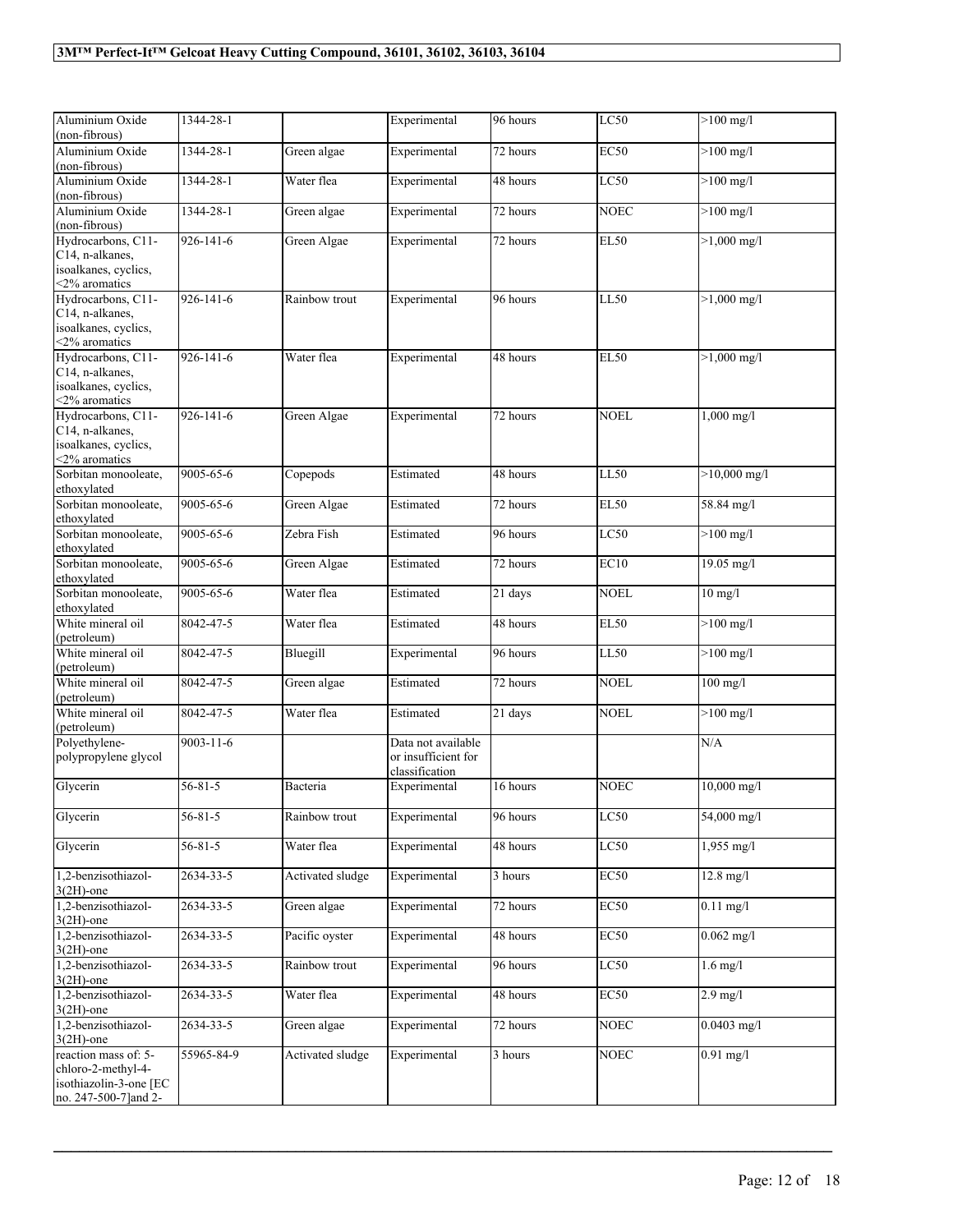| methyl-2H-isothiazol-<br>3-one [EC no. 220-239-<br>6(3:1)                                                                                                    |            |                      |              |          |             |                |
|--------------------------------------------------------------------------------------------------------------------------------------------------------------|------------|----------------------|--------------|----------|-------------|----------------|
| reaction mass of: 5-<br>chloro-2-methyl-4-<br>isothiazolin-3-one [EC<br>no. 247-500-7]and 2-<br>methyl-2H-isothiazol-<br>3-one [EC no. 220-239-<br>6(3:1)    | 55965-84-9 | Bacteria             | Experimental | 16 hours | <b>EC50</b> | 5.7 mg/l       |
| reaction mass of: 5-<br>chloro-2-methyl-4-<br>isothiazolin-3-one [EC<br>no. 247-500-7]and 2-<br>methyl-2H-isothiazol-<br>3-one [EC no. 220-239-<br>6] (3:1)  | 55965-84-9 | Copepods             | Experimental | 48 hours | <b>EC50</b> | $0.007$ mg/l   |
| reaction mass of: 5-<br>chloro-2-methyl-4-<br>isothiazolin-3-one [EC<br>no. 247-500-7] and 2-<br>methyl-2H-isothiazol-<br>3-one [EC no. 220-239-<br>6] (3:1) | 55965-84-9 | Diatom               | Experimental | 72 hours | <b>EC50</b> | $0.0199$ mg/l  |
| reaction mass of: 5-<br>chloro-2-methyl-4-<br>isothiazolin-3-one [EC<br>no. 247-500-7] and 2-<br>methyl-2H-isothiazol-<br>3-one [EC no. 220-239-<br>6] (3:1) | 55965-84-9 | Green Algae          | Experimental | 72 hours | <b>EC50</b> | $0.027$ mg/l   |
| reaction mass of: 5-<br>chloro-2-methyl-4-<br>isothiazolin-3-one [EC<br>no. 247-500-7] and 2-<br>methyl-2H-isothiazol-<br>3-one [EC no. 220-239-<br>6(3:1)   | 55965-84-9 | Rainbow trout        | Experimental | 96 hours | LC50        | $0.19$ mg/l    |
| reaction mass of: 5-<br>chloro-2-methyl-4-<br>isothiazolin-3-one [EC<br>no. 247-500-7] and 2-<br>methyl-2H-isothiazol-<br>3-one [EC no. 220-239-<br>6] (3:1) | 55965-84-9 | Sheepshead<br>Minnow | Experimental | 96 hours | LC50        | $0.3$ mg/l     |
| reaction mass of: 5-<br>chloro-2-methyl-4-<br>isothiazolin-3-one [EC<br>no. 247-500-7] and 2-<br>methyl-2H-isothiazol-<br>3-one [EC no. 220-239-<br>6(3:1)   | 55965-84-9 | Water flea           | Experimental | 48 hours | <b>EC50</b> | $0.099$ mg/l   |
| reaction mass of: 5-<br>chloro-2-methyl-4-<br>isothiazolin-3-one [EC<br>no. 247-500-7] and 2-<br>methyl-2H-isothiazol-<br>3-one [EC no. 220-239-<br>6] (3:1) | 55965-84-9 | Diatom               | Experimental | 48 hours | <b>NOEC</b> | $0.00049$ mg/l |
| reaction mass of: 5-<br>chloro-2-methyl-4-<br>isothiazolin-3-one [EC<br>no. 247-500-7]and 2-<br>methyl-2H-isothiazol-<br>3-one [EC no. 220-239-<br>6(3:1)    | 55965-84-9 | Fathead minnow       | Experimental | 36 days  | <b>NOEL</b> | $0.02$ mg/l    |
| reaction mass of: 5-<br>chloro-2-methyl-4-<br>isothiazolin-3-one [EC                                                                                         | 55965-84-9 | Green Algae          | Experimental | 72 hours | <b>NOEC</b> | $0.004$ mg/l   |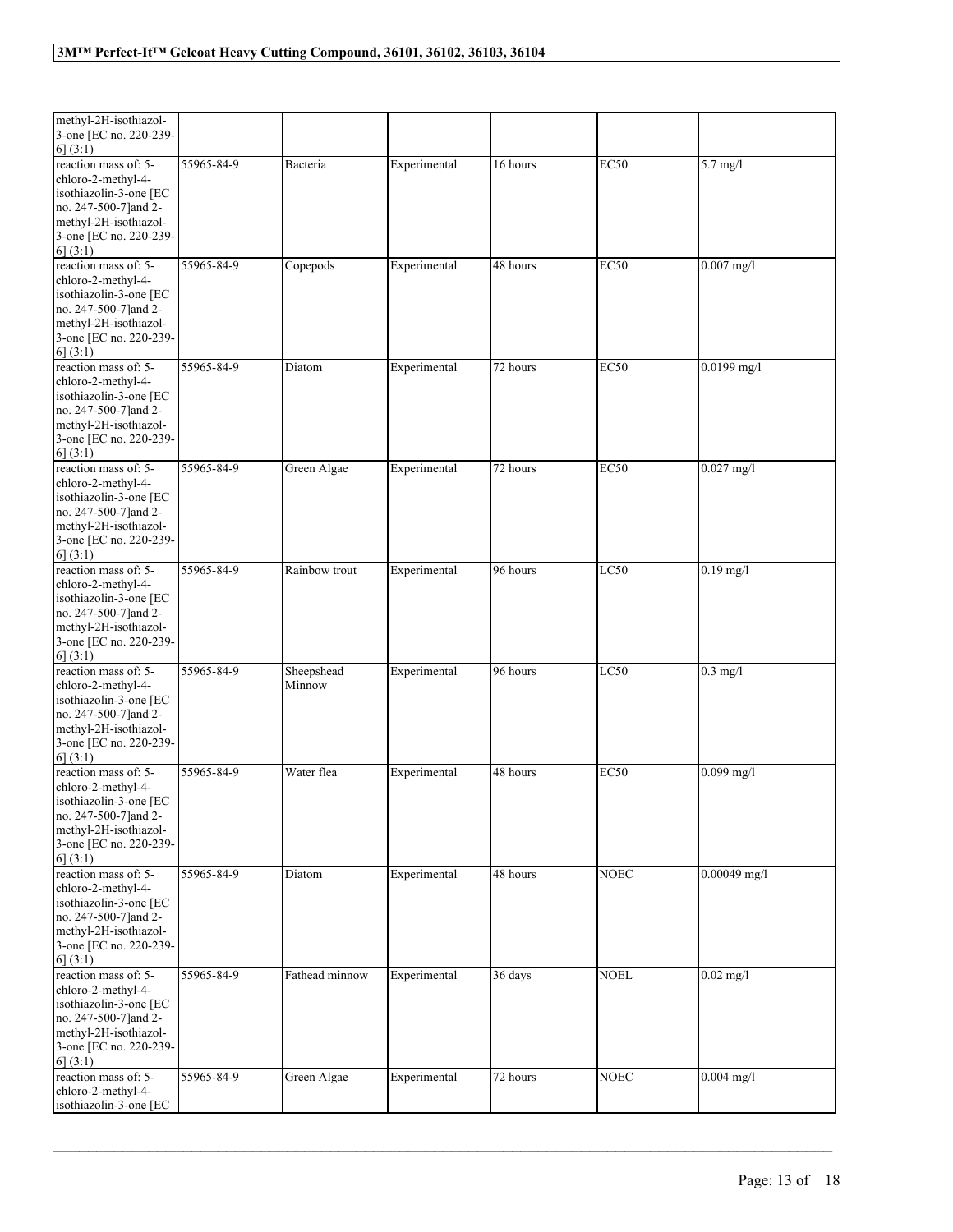| no. 247-500-7 and 2-<br>methyl-2H-isothiazol-<br>3-one [EC no. 220-239-]<br>6(3:1)                                                                            |            |            |              |         |             |                      |
|---------------------------------------------------------------------------------------------------------------------------------------------------------------|------------|------------|--------------|---------|-------------|----------------------|
| reaction mass of: 5-<br>chloro-2-methyl-4-<br>isothiazolin-3-one [EC]<br>no. 247-500-7 and 2-<br>methyl-2H-isothiazol-<br>3-one [EC no. 220-239-]<br>6] (3:1) | 55965-84-9 | Water flea | Experimental | 21 days | <b>NOEC</b> | $0.004 \text{ mg/l}$ |

# **12.2. Persistence and degradability**

| <b>Material</b>                      | <b>CAS Nbr</b> | Test type         | <b>Duration</b> | <b>Study Type</b>         | <b>Test result</b>       | Protocol                  |
|--------------------------------------|----------------|-------------------|-----------------|---------------------------|--------------------------|---------------------------|
| Aluminium Oxide (non-                | 1344-28-1      | Data not availbl- |                 |                           | N/A                      |                           |
| fibrous)                             |                | insufficient      |                 |                           |                          |                           |
| Hydrocarbons, C11-C14, n-            | 926-141-6      | Experimental      | 28 days         | <b>BOD</b>                | 69 %                     | OECD 301F - Manometric    |
| alkanes, isoalkanes, cyclics,        |                | Biodegradation    |                 |                           | <b>BOD/ThBOD</b>         | respirometry              |
| $<$ 2% aromatics                     |                |                   |                 |                           |                          |                           |
| Sorbitan monooleate,                 | 9005-65-6      | Experimental      | 28 days         | CO2 evolution             | $61\%$ weight            | Non-standard method       |
| ethoxylated                          |                | Biodegradation    |                 |                           |                          |                           |
| White mineral oil                    | 8042-47-5      | Experimental      | 28 days         | CO <sub>2</sub> evolution | $0\%$ weight             | OECD 301B - Modified      |
| (petroleum)                          |                | Biodegradation    |                 |                           |                          | sturm or CO <sub>2</sub>  |
| Polyethylene-polypropylene 9003-11-6 |                | Data not availbl- |                 |                           | N/A                      |                           |
| glycol                               |                | insufficient      |                 |                           |                          |                           |
| Glycerin                             | 56-81-5        | Experimental      | 14 days         | <b>BOD</b>                | 63 %                     | OECD 301C - MITI test (I) |
|                                      |                | Biodegradation    |                 |                           | <b>BOD/ThBOD</b>         |                           |
| 1,2-benzisothiazol-3(2H)-            | 2634-33-5      | Experimental      | 28 days         | <b>BOD</b>                | $\sqrt{0\%}$             | OECD 301C - MITI test (I) |
| one                                  |                | Biodegradation    |                 |                           | <b>BOD/ThBOD</b>         |                           |
| reaction mass of: 5-chloro-          | 55965-84-9     | Estimated         |                 | Photolytic half-life      | 1.2 days (t $1/2$ )      | Non-standard method       |
| 2-methyl-4-isothiazolin-3-           |                | Photolysis        |                 | (in air)                  |                          |                           |
| one [EC no. 247-500-7] and           |                |                   |                 |                           |                          |                           |
| 2-methyl-2H-isothiazol-3-            |                |                   |                 |                           |                          |                           |
| one [EC no. 220-239-6]               |                |                   |                 |                           |                          |                           |
| (3:1)                                |                |                   |                 |                           |                          |                           |
| reaction mass of: 5-chloro-          | 55965-84-9     | Experimental      |                 | Hydrolytic half-life      | $> 60$ days (t)          | Non-standard method       |
| 2-methyl-4-isothiazolin-3-           |                | Hydrolysis        |                 |                           | 1/2)                     |                           |
| one [EC no. 247-500-7] and           |                |                   |                 |                           |                          |                           |
| 2-methyl-2H-isothiazol-3-            |                |                   |                 |                           |                          |                           |
| one [EC no. 220-239-6]               |                |                   |                 |                           |                          |                           |
| (3:1)                                |                |                   |                 |                           |                          |                           |
| reaction mass of: 5-chloro-          | 55965-84-9     | Estimated         | 29 days         | CO2 evolution             | 62 %CO2                  | OECD 301B - Modified      |
| 2-methyl-4-isothiazolin-3-           |                | Biodegradation    |                 |                           | evolution/THC            | sturm or CO <sub>2</sub>  |
| one [EC no. 247-500-7] and           |                |                   |                 |                           | O <sub>2</sub> evolution |                           |
| 2-methyl-2H-isothiazol-3-            |                |                   |                 |                           | (does not pass           |                           |
| one [EC no. 220-239-6]               |                |                   |                 |                           | $10$ -day                |                           |
| (3:1)                                |                |                   |                 |                           | window)                  |                           |

# **12.3 : Bioaccumulative potential**

| <b>Material</b>                                                                              | Cas No.         | <b>Test type</b>                                            | <b>Duration</b> | <b>Study Type</b> | <b>Test result</b> | Protocol |
|----------------------------------------------------------------------------------------------|-----------------|-------------------------------------------------------------|-----------------|-------------------|--------------------|----------|
| Aluminium Oxide (non-<br>fibrous)                                                            | 1344-28-1       | Data not available<br>or insufficient for<br>classification | N/A             | N/A               | N/A                | N/A      |
| Hydrocarbons, C11-C14, n-1926-141-6<br>alkanes, isoalkanes,<br>evelies, $\leq 2\%$ aromatics |                 | Data not available<br>or insufficient for<br>classification | N/A             | N/A               | N/A                | N/A      |
| Sorbitan monooleate,<br>ethoxylated                                                          | 9005-65-6       | Data not available<br>or insufficient for<br>classification | N/A             | N/A               | N/A                | N/A      |
| White mineral oil<br>(petroleum)                                                             | 8042-47-5       | Data not available<br>or insufficient for<br>classification | N/A             | N/A               | N/A                | IN/A     |
| Polyethylene-<br>polypropylene glycol                                                        | $9003 - 11 - 6$ | Data not available<br>or insufficient for                   | N/A             | N/A               | N/A                | IN/A     |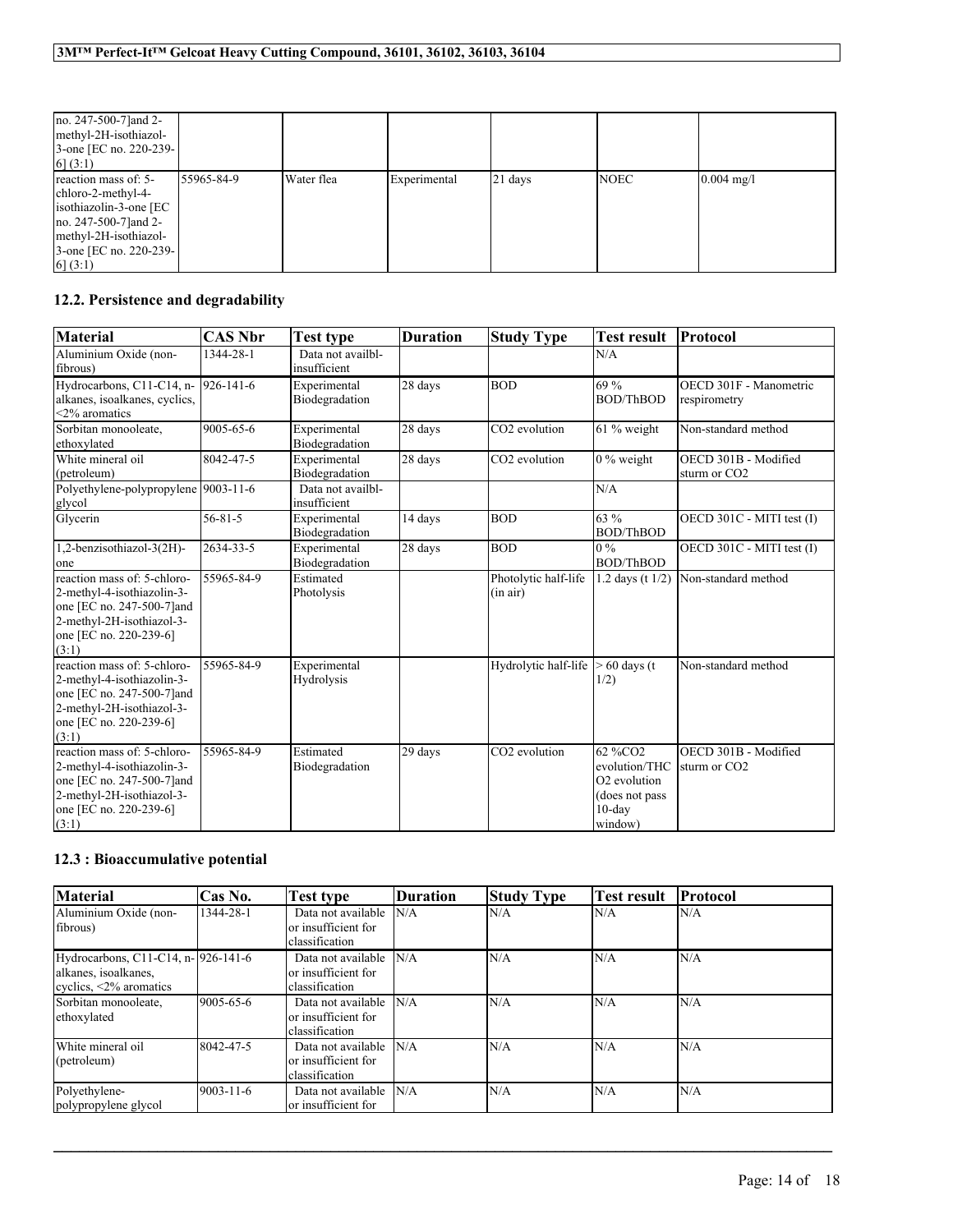|                                         |                 | classification             |         |                 |         |                       |
|-----------------------------------------|-----------------|----------------------------|---------|-----------------|---------|-----------------------|
| Glycerin                                | $56 - 81 - 5$   | Experimental               |         | Log Kow         | $-1.76$ | Non-standard method   |
|                                         |                 | Bioconcentration           |         |                 |         |                       |
| $1,2$ -benzisothiazol-3 $(2H)$ -        | $2634 - 33 - 5$ | Experimental BCF - 56 days |         | Bioaccumulation | 6.62    |                       |
| one                                     |                 | Bluegill                   |         | factor          |         |                       |
| reaction mass of: 5-chloro- 155965-84-9 |                 | Estimated BCF -            | 28 days | Bioaccumulation | 154     | <b>OECD 305E -</b>    |
| 2-methyl-4-isothiazolin-3-              |                 | Bluegill                   |         | factor          |         | Bioaccumulation flow- |
| one [EC no. 247-500-7] and              |                 |                            |         |                 |         | through fish test     |
| 2-methyl-2H-isothiazol-3-               |                 |                            |         |                 |         |                       |
| one [EC no. $220-239-6$ ]               |                 |                            |         |                 |         |                       |
| (3:1)                                   |                 |                            |         |                 |         |                       |

## **12.4. Mobility in soil**

| <b>Material</b>              | Cas No.          | Test type        | <b>Study Type</b> | <b>Test result</b>     | Protocol                                  |
|------------------------------|------------------|------------------|-------------------|------------------------|-------------------------------------------|
| Glycerin                     | 56-81-5          | Estimated        | Koc               | $<1$ l/kg              | Episuite™                                 |
|                              |                  | Mobility in Soil |                   |                        |                                           |
| $1,2$ -benzisothiazol-3(2H)- | $12634 - 33 - 5$ | Experimental     | Koc               |                        | ERROR: Length   OECD 121 Estim. of Koc by |
| one                          |                  | Mobility in Soil |                   | cannot be greater HPLC |                                           |
|                              |                  |                  |                   | than the length of     |                                           |
|                              |                  |                  |                   | the string.            |                                           |

## **12.5. Results of the PBT and vPvB assessment**

This material does not contain any substances that are assessed to be a PBT or vPvB

## **12.6. Endocrine disrupting properties**

This material does not contain any substances that are assessed to be an endocrine disruptor for environmental effects

## **12.7. Other adverse effects**

No information available.

# **SECTION 13: Disposal considerations**

### **13.1 Waste treatment methods**

Dispose of contents/ container in accordance with the local/regional/national/international regulations.

Dispose of waste product in a permitted industrial waste facility. As a disposal alternative, incinerate in a permitted waste incineration facility. Proper destruction may require the use of additional fuel during incineration processes. Empty drums/barrels/containers used for transporting and handling hazardous chemicals (chemical substances/mixtures/preparations classified as Hazardous as per applicable regulations) shall be considered, stored, treated  $\&$  disposed of as hazardous wastes unless otherwise defined by applicable waste regulations. Consult with the respective regulating authorities to determine the available treatment and disposal facilities.

The coding of a waste stream is based on the application of the product by the consumer. Since this is out of the control of 3M, no waste code(s) for products after use will be provided. Please refer to the European Waste Code (EWC - 2000/532/EC and amendments) to assign the correct waste code to your waste stream. Ensure national and/or regional regulations are complied with and always use a licensed waste contractor.

 $\mathcal{L}_\mathcal{L} = \mathcal{L}_\mathcal{L} = \mathcal{L}_\mathcal{L} = \mathcal{L}_\mathcal{L} = \mathcal{L}_\mathcal{L} = \mathcal{L}_\mathcal{L} = \mathcal{L}_\mathcal{L} = \mathcal{L}_\mathcal{L} = \mathcal{L}_\mathcal{L} = \mathcal{L}_\mathcal{L} = \mathcal{L}_\mathcal{L} = \mathcal{L}_\mathcal{L} = \mathcal{L}_\mathcal{L} = \mathcal{L}_\mathcal{L} = \mathcal{L}_\mathcal{L} = \mathcal{L}_\mathcal{L} = \mathcal{L}_\mathcal{L}$ 

# **EU waste code (product as sold)**

110198\* Other wastes containing dangerous substances

# **SECTION 14: Transportation information**

Not hazardous for transportation.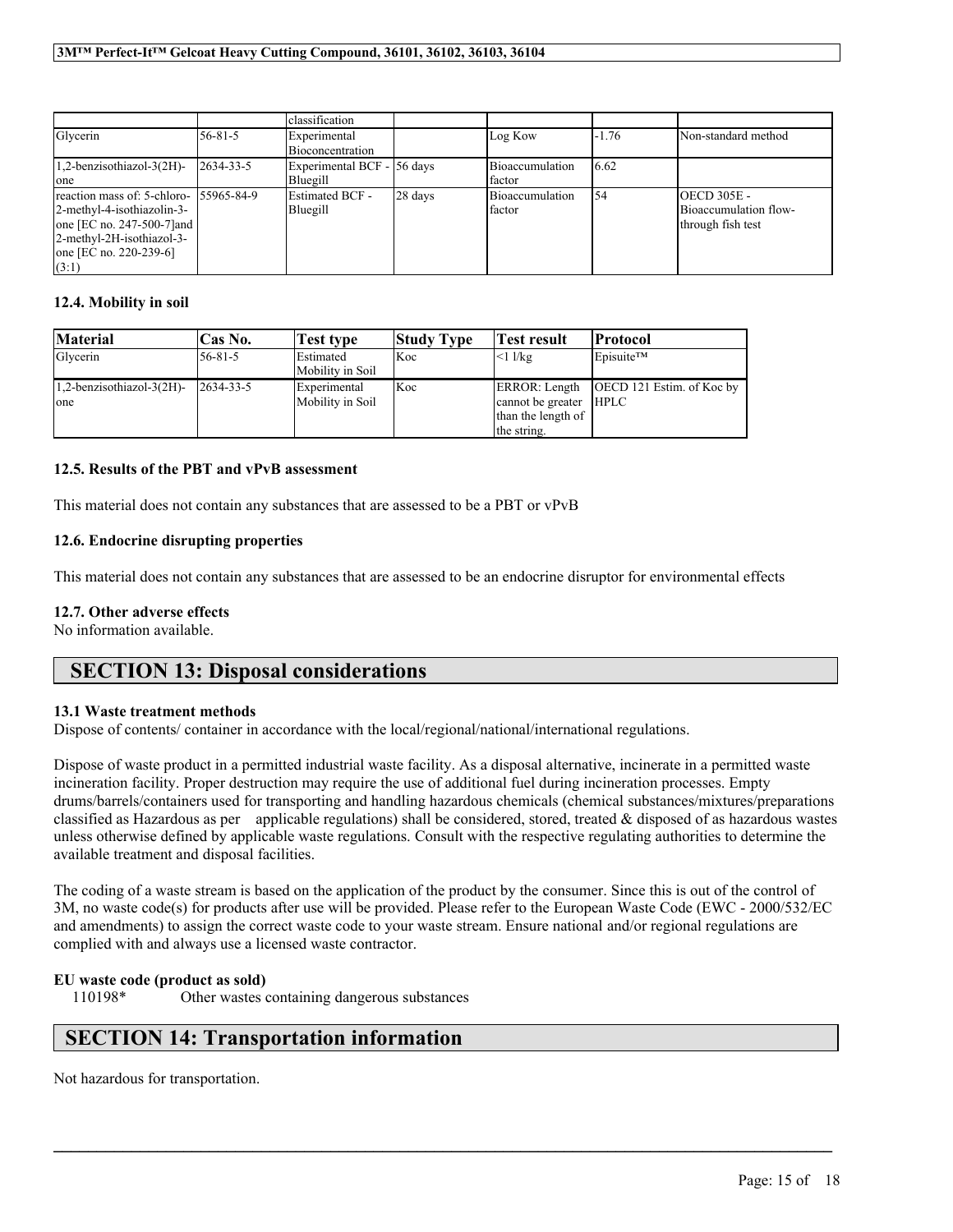|                                                                                 | <b>Ground Transport</b><br>(ADR)                                             | <b>Air Transport (IATA)</b>                                                  | <b>Transport</b><br><b>Marine</b><br>(IMDG)                                  |
|---------------------------------------------------------------------------------|------------------------------------------------------------------------------|------------------------------------------------------------------------------|------------------------------------------------------------------------------|
| 14.1 UN number                                                                  | No data available.                                                           | No Data Available                                                            | No Data Available                                                            |
| 14.2 UN proper shipping<br>name                                                 | No data available.                                                           | No Data Available                                                            | No Data Available                                                            |
| 14.3 Transport hazard<br>class(es)                                              | No data available.                                                           | No Data Available                                                            | No Data Available                                                            |
| 14.4 Packing group                                                              | No data available.                                                           | No Data Available                                                            | No Data Available                                                            |
| <b>14.5 Environmental hazards</b>                                               | No data available.                                                           | No Data Available                                                            | No Data Available                                                            |
| 14.6 Special precautions for<br>user                                            | Please refer to the other<br>sections of the SDS for<br>further information. | Please refer to the other<br>sections of the SDS for further<br>information. | Please refer to the other<br>sections of the SDS for<br>further information. |
| 14.7 Transport in bulk<br>according to Annex II of<br>Marpol 73/78 and IBC Code | No data available.                                                           | No Data Available                                                            | No Data Available                                                            |
| <b>Control Temperature</b>                                                      | No data available.                                                           | No Data Available                                                            | No Data Available                                                            |
| <b>Emergency Temperature</b>                                                    | No data available.                                                           | No Data Available                                                            | No Data Available                                                            |
| <b>ADR Tunnel Code</b>                                                          | No data available.                                                           | Not Applicable                                                               | No Data Available                                                            |
| <b>ADR Classification Code</b>                                                  | No data available.                                                           | No Data Available                                                            | No Data Available                                                            |
| <b>ADR Transport Category</b>                                                   | No data available.                                                           | No Data Available                                                            | No Data Available                                                            |
| <b>ADR Multiplier</b>                                                           | No data available.                                                           | No Data Available                                                            | No Data Available                                                            |
| <b>IMDG Segregation Code</b>                                                    | No data available.                                                           | No Data Available                                                            | No Data Available                                                            |
| <b>Transport not Permitted</b>                                                  | No data available.                                                           | No Data Available                                                            | No Data Available                                                            |

Please contact the address or phone number listed on the first page of the SDS for additional information on the transport/shipment of the material by rail (RID) or inland waterways (ADN).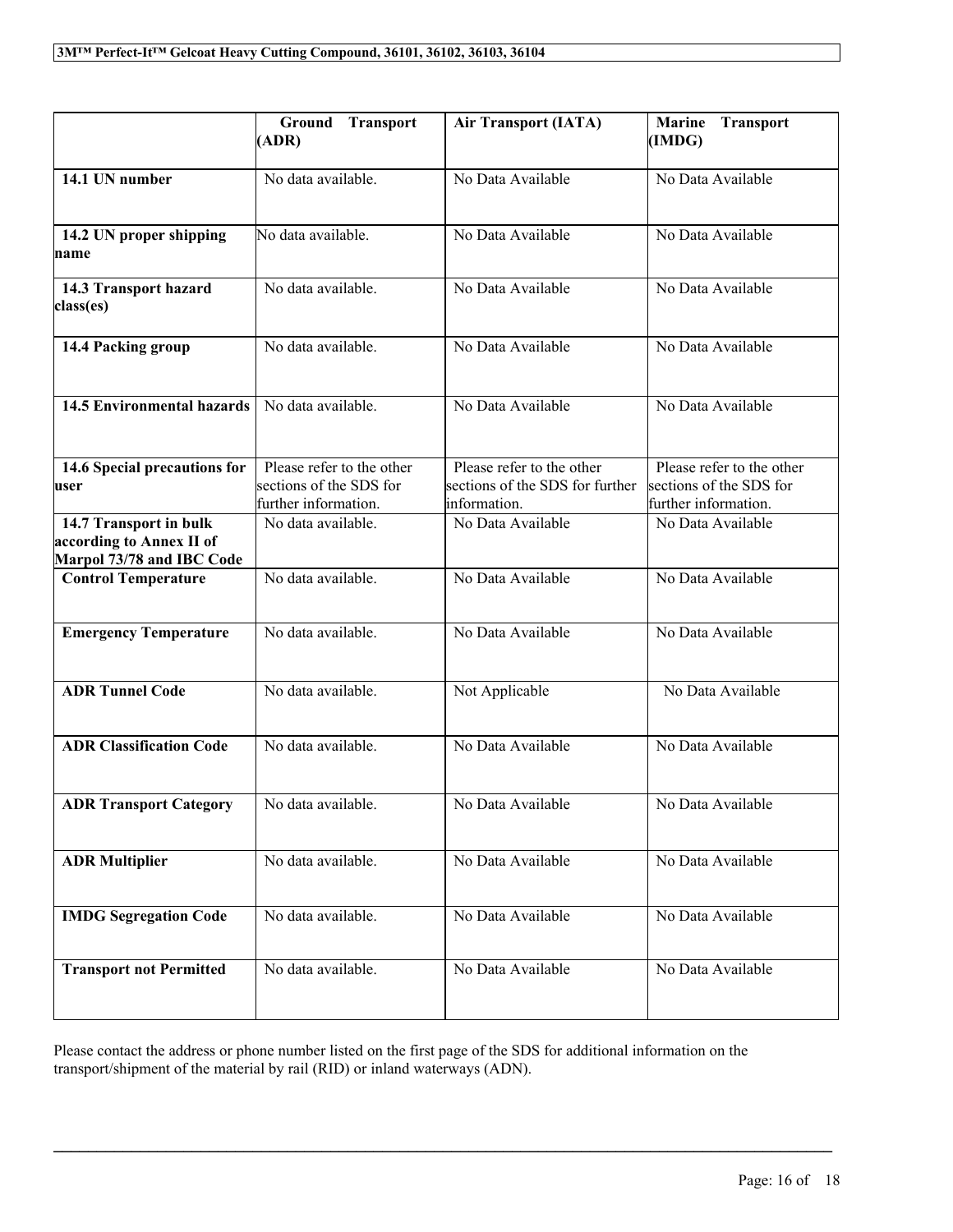# **SECTION 15: Regulatory information**

### **15.1. Safety, health and environmental regulations/legislation specific for the substance or mixture**

### **15.2. Chemical Safety Assessment**

A chemical safety assessment has not been carried out for this substance/mixture in accordance with Regulation (EC) No 1907/2006, as amended.

# **SECTION 16: Other information**

### **List of relevant H statements**

| EUH066            | Repeated exposure may cause skin dryness or cracking. |
|-------------------|-------------------------------------------------------|
| EUH071            | Corrosive to the respiratory tract.                   |
| H <sub>301</sub>  | Toxic if swallowed.                                   |
| H <sub>3</sub> 02 | Harmful if swallowed.                                 |
| H304              | May be fatal if swallowed and enters airways.         |
| H <sub>3</sub> 10 | Fatal in contact with skin.                           |
| H <sub>3</sub> 14 | Causes severe skin burns and eye damage.              |
| H315              | Causes skin irritation.                               |
| H317              | May cause an allergic skin reaction.                  |
| H318              | Causes serious eye damage.                            |
| H330              | Fatal if inhaled.                                     |
| H400              | Very toxic to aquatic life.                           |
| H410              | Very toxic to aquatic life with long lasting effects. |

### **Revision information:**

EU Section 09: pH information information was added.

Section 1: Product identification numbers information was added.

Section 01: SAP Material Numbers information was added.

Section 02: CLP Classification Statements information was added.

Label: CLP Classification information was deleted.

Section 03: Composition table % Column heading information was added.

Section 3: Composition/ Information of ingredients table information was modified.

Section 03: SCL table information was added.

Section 03: Substance not applicable information was added.

Section 04: Information on toxicological effects information was modified.

Section 6: Accidental release personal information information was modified.

Section 7: Precautions safe handling information information was modified.

Section 08: Skin protection - incidental contact text information was added.

Section 08: Skin protection - incidental contact information was added.

Section 9: Evaporation Rate information information was deleted.

Section 9: Explosive properties information information was deleted.

Section 09: Kinematic Viscosity information information was added.

Section 9: Melting point information information was modified.

Section 9: Oxidising properties information information was deleted.

Section 9: pH information information was deleted.

Section 9: Property description for optional properties information was modified.

 $\mathcal{L}_\mathcal{L} = \mathcal{L}_\mathcal{L} = \mathcal{L}_\mathcal{L} = \mathcal{L}_\mathcal{L} = \mathcal{L}_\mathcal{L} = \mathcal{L}_\mathcal{L} = \mathcal{L}_\mathcal{L} = \mathcal{L}_\mathcal{L} = \mathcal{L}_\mathcal{L} = \mathcal{L}_\mathcal{L} = \mathcal{L}_\mathcal{L} = \mathcal{L}_\mathcal{L} = \mathcal{L}_\mathcal{L} = \mathcal{L}_\mathcal{L} = \mathcal{L}_\mathcal{L} = \mathcal{L}_\mathcal{L} = \mathcal{L}_\mathcal{L}$ 

Section 9: Vapour density value information was added.

Section 9: Vapour density value information was deleted.

Section 9: Viscosity information information was deleted.

Section 11: Acute Toxicity table information was modified.